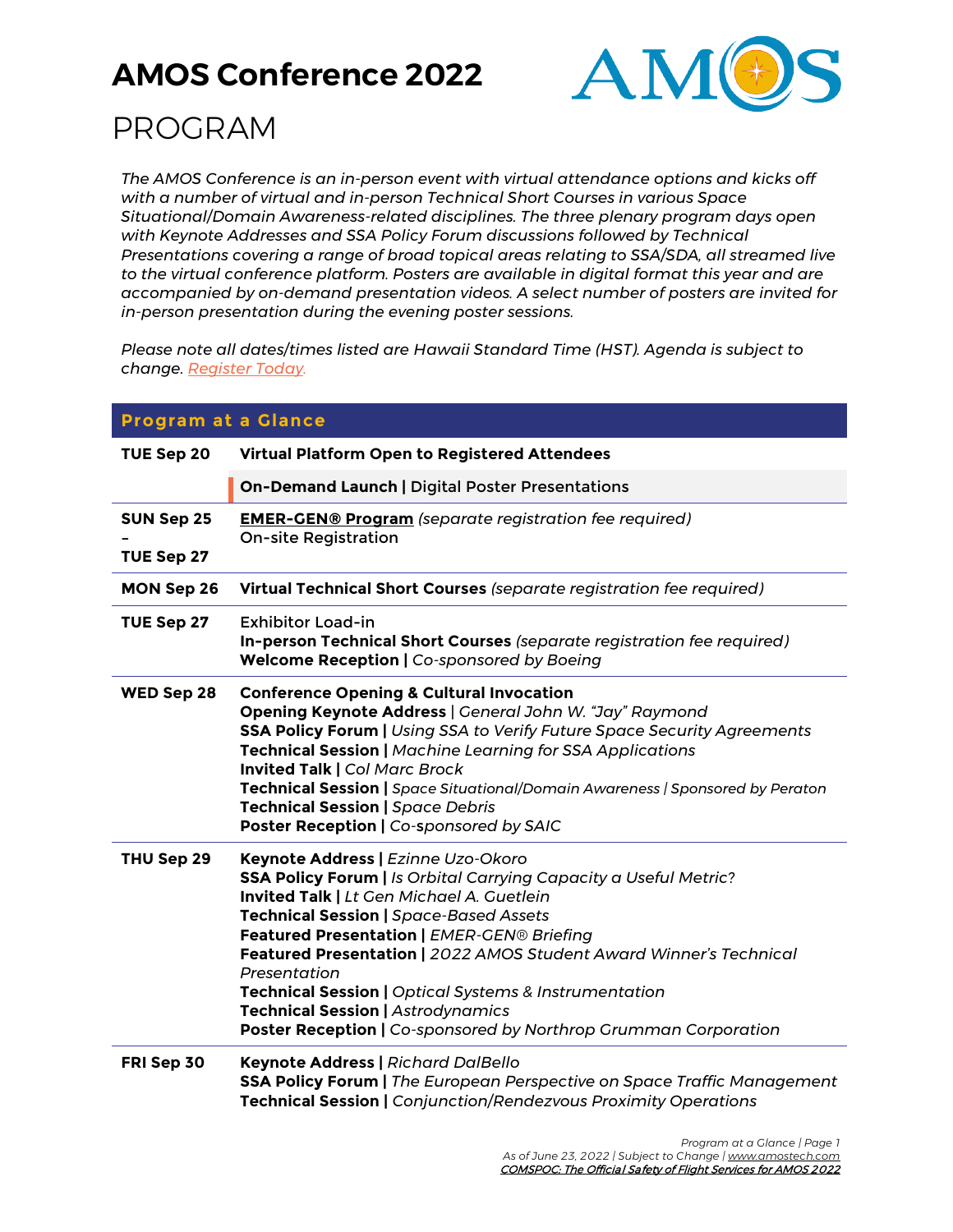

## PROGRAM

**Technical Session |** *Atmospherics/Space Weather* **Technical Session |** *Non-Resolved Object Characterization* **Invited Talk |** *Col Raley & Col Roth* **Technical Session |** *Cislunar SSA* **Conference Closing & Awards Ceremony Pau Hana Reception |** *Co-sponsored by L3 Harris*

#### **Sunday 25 September – Tuesday 27 September**



**EMER-GEN®** *The 5th annual EMER-GEN® is a joint initiative of the AMOS Conference and SGAC. The program is designed especially for young professionals and students enthusiastic about careers in space. Separate registration required. Visit [www.emer-gen.com](http://www.emer-gen.com/) to learn more.*

| 02:00  | 05:00  | <b>ON-SITE REGISTRATION</b>   Aulani Ballroom Foyer |  |
|--------|--------|-----------------------------------------------------|--|
| PM HST | PM HST |                                                     |  |

#### **Monday 26 September**

| 02:00<br>PM HST                                                                                                                                                                                                                                                                                                                                                                                         | 05:00<br>PM HST | <b>ON-SITE REGISTRATION   Aulani Ballroom Foyer</b>                                                                   |
|---------------------------------------------------------------------------------------------------------------------------------------------------------------------------------------------------------------------------------------------------------------------------------------------------------------------------------------------------------------------------------------------------------|-----------------|-----------------------------------------------------------------------------------------------------------------------|
| <b>VIRTUAL TECHNICAL SHORT COURSES:</b> In-person and virtual short courses are offered this<br>year. Separate registration fee required for each half-day course. Virtual short courses are<br>"live" with the ability to interact with the instructor and attendees in real-time. Virtual<br>courses will not be recorded. Access links will be provided to registrants closer to the course<br>date. |                 |                                                                                                                       |
| 08:00<br>AM HST                                                                                                                                                                                                                                                                                                                                                                                         | 12:00<br>PM HST | <b>VIRTUAL COURSE A   Space Domain Awareness (SDA) Workshop</b>                                                       |
|                                                                                                                                                                                                                                                                                                                                                                                                         |                 | <b>VIRTUAL COURSE B   Space Weather Impacts on Orbital Operations</b>                                                 |
|                                                                                                                                                                                                                                                                                                                                                                                                         |                 | VIRTUAL COURSE C   Telescopes and Optics for Ground-Based<br><b>Optical SSA</b>                                       |
| 12:00                                                                                                                                                                                                                                                                                                                                                                                                   | 01:00           | <b>BREAK</b>   Explore the AMOS Virtual Venue and Digital Poster Hall                                                 |
| 01:00                                                                                                                                                                                                                                                                                                                                                                                                   | 05:00           | <b>VIRTUAL COURSE D   LeoLabs Cloud-based SDA Platform</b>                                                            |
|                                                                                                                                                                                                                                                                                                                                                                                                         |                 | VIRTUAL COURSE E   The International Framework for Space<br><b>Behavior: Present Foundations and Future Prospects</b> |
|                                                                                                                                                                                                                                                                                                                                                                                                         |                 | VIRTUAL COURSE F   In-orbit Data Processing - Writing<br><b>SpaceCloud Applications</b>                               |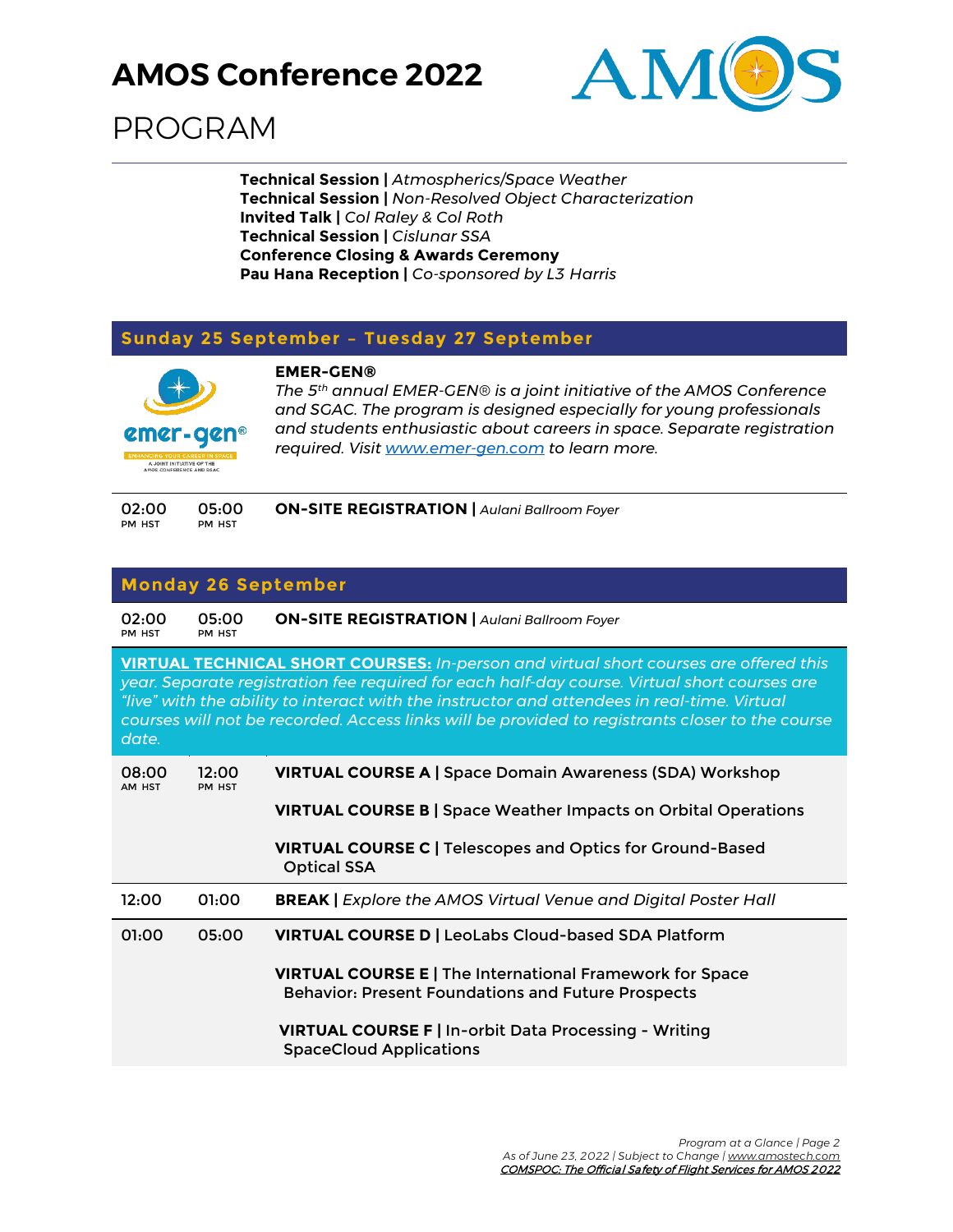

|                 |                 | <b>Tuesday 27 September</b>                                                                                                                                                                                                                                                 |
|-----------------|-----------------|-----------------------------------------------------------------------------------------------------------------------------------------------------------------------------------------------------------------------------------------------------------------------------|
| 07:00<br>AM HST | 05:00<br>PM HST | <b>ON-SITE REGISTRATION   Aulani Ballroom Foyer</b>                                                                                                                                                                                                                         |
|                 |                 | <b>IN-PERSON TECHNICAL SHORT COURSES:</b> In-person and virtual short courses are offered<br>this year. Separate registration fee required for each half-day course. In-person short<br>courses will not be livestreamed for virtual attendance, nor will they be recorded. |
| 08:00<br>AM HST | 12:00<br>PM HST | <b>IN-PERSON COURSE 01   Conjunction Assessment (CA) Risk</b><br>Assessment                                                                                                                                                                                                 |
|                 |                 | IN-PERSON COURSE 02   The Dynamic Co-Evolution of Space Policy<br>and Technology: Historical Overview and Lessons for Assessing<br><b>Future Trends</b>                                                                                                                     |
|                 |                 | IN-PERSON COURSE 03   Deep Learning Methods for Space<br><b>Domain Awareness</b>                                                                                                                                                                                            |
|                 |                 | <b>IN-PERSON COURSE 04   Optical Modeling and Simulation for</b><br>SSA/SDA                                                                                                                                                                                                 |
|                 |                 | IN-PERSON COURSE 05   Navigating the Sea of Space Law                                                                                                                                                                                                                       |
| 12:00           | 01:00           | <b>BREAK   Explore the AMOS Virtual Venue and Digital Poster Hall. Pick</b><br>up lunch at one of the many locations on-site or next door at the Shops<br>at Wailea.                                                                                                        |
| 01:00           | 05:00           | IN-PERSON COURSE 06   Demystifying Machine and Deep Learning                                                                                                                                                                                                                |
|                 |                 | IN-PERSON COURSE 07   Observing and Characterizing Space Debris                                                                                                                                                                                                             |
|                 |                 | IN-PERSON COURSE 08   An Introduction to Event-Based Sensors for<br><b>SDA: A Hands-On Tutorial</b>                                                                                                                                                                         |
|                 |                 | IN-PERSON COURSE 09   Space Law & The Space Law Games: Legal<br>Liability and Mapping the Future in LEO Operations                                                                                                                                                          |
|                 |                 | IN-PERSON COURSE 10   Astrodynamics for xGEO Space<br><b>Domain Awareness</b>                                                                                                                                                                                               |
| 06:00           | 07:30           | <b>WELCOME RECEPTION   Kahoolawe Lawn</b><br>Join us for an oceanfront reception at sunset as we welcome the AMOS<br>'ohana back to the island.                                                                                                                             |
|                 |                 | BOEING<br>Co-sponsored by $\bigcap$                                                                                                                                                                                                                                         |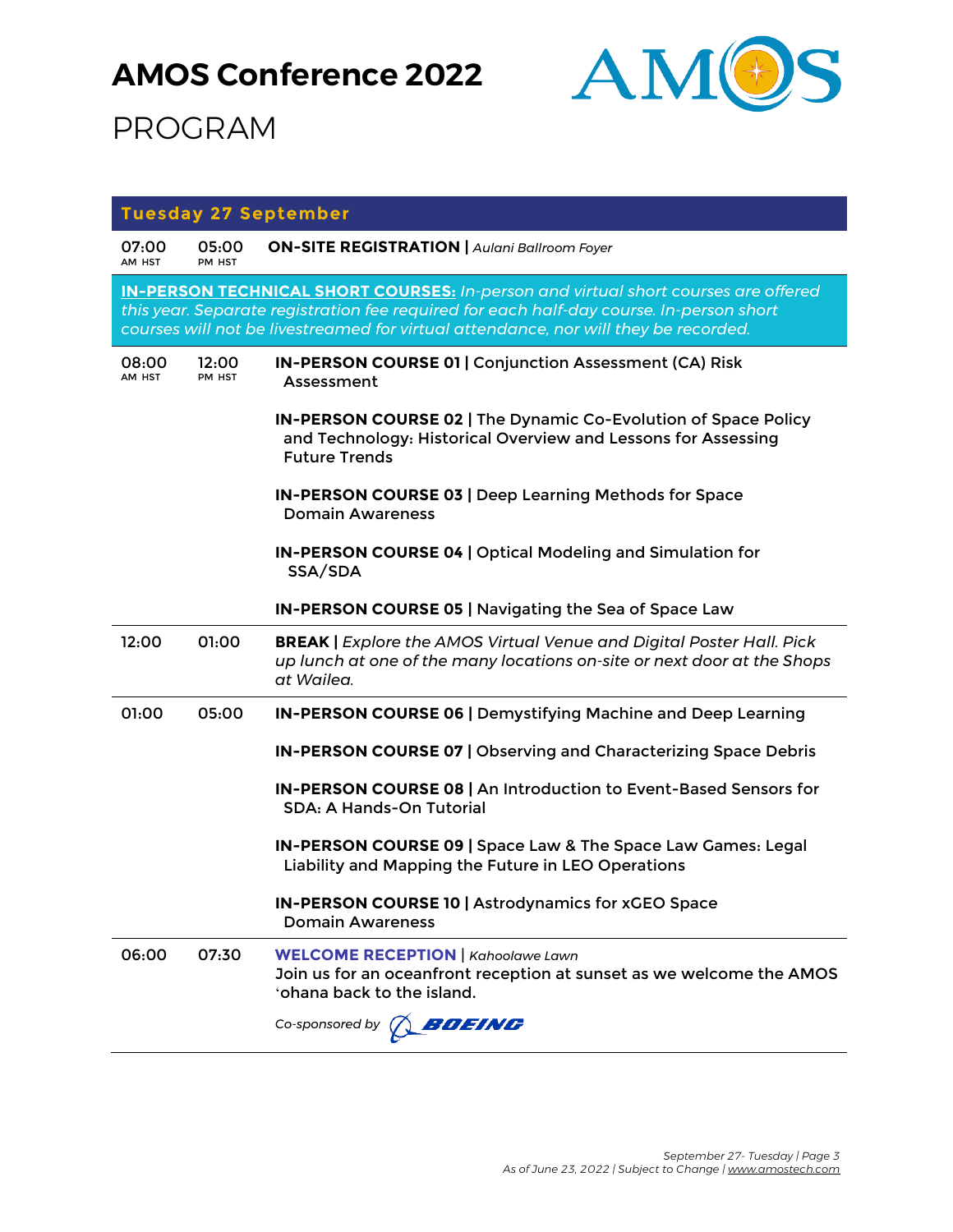

## PROGRAM

#### **Wednesday 28 September**

The three-day plenary program will be livestreamed in its entirety to the virtual conference platform, with on-demand playback available in 24-48 hours. All registered attendees are encouraged to visit the virtual Exhibit Hall and Digital Poster Hall to review materials and interact with sponsors and poster presenters.

- 06:00 AM HST 07:15 AM HST BREAKFAST AT LEISURE | *Luau Gardens*
- 07:30 07:45 **CONFERENCE OPENING** | *Aulani Ballroom* **Leslie Wilkins**, President & CEO, Maui Economic Development Board, Inc.

#### **CULTURAL INVOCATION**

#### **WELCOME & INTRODUCTIONS**

#### 07:45 08:15 **OPENING KEYNOTE ADDRESS**



**General John W. "Jay" Raymond** Chief of Space Operations United States Space Force

08:15 08:30 **KEYNOTE Q&A | Q&A sponsored by KR@TOS** 

#### 08:30 09:30 **SSA POLICY FORUM | Using SSA to Verify Future Space Security Agreements**

*As the international community strives to negotiate space security agreements, the question arises about how to verify actions on orbit and whether the agreed-to behavior is being followed. SSA can provide a technical foundation for verification; by understanding what SSA can do, states are better placed to negotiate behaviors that can be confirmed by outside observers. This panel will discuss the technical ranges of SSA programs and how they can be applied to verify future space security agreements.*

| 09:30           | 10:00           | EXHIBITION AND NETWORKING BREAK   Exhibit Hall + Conference Platform<br>Explore the Exhibit Hall on-site and online. Interact with our conference<br>partners, view demos, access resources, schedule meetings, and more. |
|-----------------|-----------------|---------------------------------------------------------------------------------------------------------------------------------------------------------------------------------------------------------------------------|
| 09:30<br>AM HST | 07:15<br>PM HST | <b>EXHIBITION HOURS FOR THE DAY</b>                                                                                                                                                                                       |

| 10:00  | 11:45  | <b>MACHINE LEARNING FOR SSA APPLICATIONS</b>   Aulani Ballroom      |
|--------|--------|---------------------------------------------------------------------|
| AM HST | AM HST | Co-chaired by Islam Hussein, Trusted Space and Charlotte Shabarekh, |
|        |        | <b>MIT Lincoln Laboratory</b>                                       |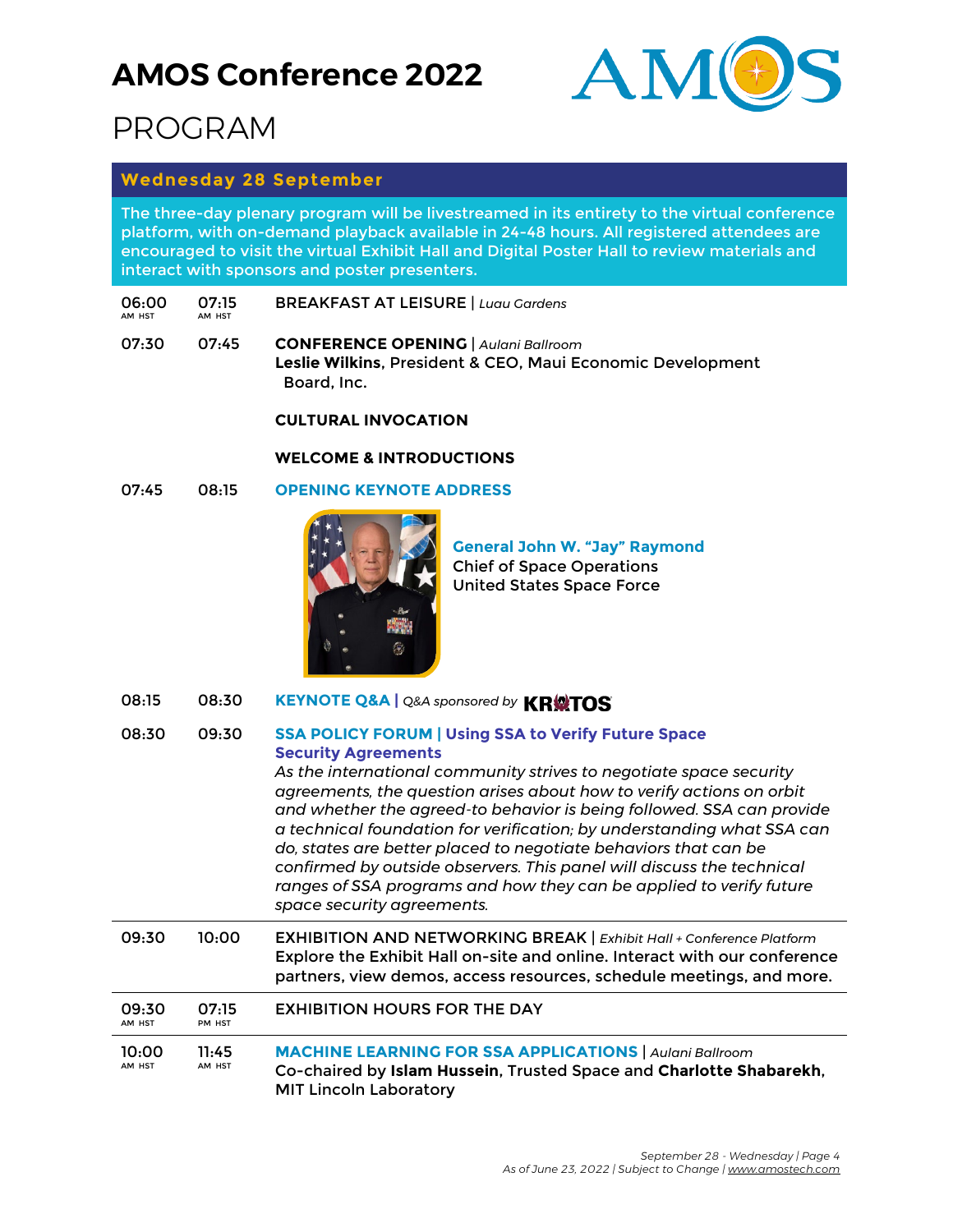

## PROGRAM

| Adaptive Stress Testing Applied To Space Domain Awareness Systems |
|-------------------------------------------------------------------|
| Johnathan Tucker, University of Colorado Boulder                  |

*Development of a Versatile LiDAR Point Cloud Simulation Testbed for Advanced RSO Algorithms* **Bruce Anderson**, Advanced Scientific Concepts

*General-sum Game Modeling of Generative Adversarial Networks for Satellite Maneuver Detection* **Dan Shen**, Intelligent Fusion Technology, Inc

*Improving Satellite Maneuver Detection Using Artificial Intelligence Methods* **Nicholas Perovich**, MIT Lincoln Laboratory

*Light Curve Completion and Forecasting using Fast and Scalable Gaussian Processes (MuyGPs)* **Imene Goumiri**, Lawrence Livermore National Laboratory

*Recurrent Neural Network Autoencoders for Spin Stability Classification of Irregularly Sampled Light Curves* **Gregory Badura**, Georgia Tech Research Institute

*Space Data Model Modernization for Proactive, Machine-Assisted Analytics* **Alexandra Wright**, Massachusetts Institute of Technology

| 11:45<br>AM HST | 12:45<br>PM HST | <b>LUNCH</b>   Lokelani Ballroom                                                                                                                                                       |
|-----------------|-----------------|----------------------------------------------------------------------------------------------------------------------------------------------------------------------------------------|
| 12:45           | 1:05            | <b>INVITED TALK   Space Delta 2: Mission Federation and Realignment for</b><br>a Contested and Congested Domain   Aulani Ballroom                                                      |
|                 |                 | Colonel Marc A. Brock, Commander, Space Delta 2, US Space Force                                                                                                                        |
| 01:05           | 03:05           | SPACE SITUATIONAL/DOMAIN AWARENESS   Sponsored by Peraton<br>Co-chaired by Moriba Jah, University of Texas at Austin<br>and Danielle Wood, Space Enabled Research Group, MIT Media Lab |
|                 |                 | 18 SPCS Year in Review<br>Diana McKissock, U.S. Air Force                                                                                                                              |
|                 |                 | ExoALERT: 1 Year of AI-Enabled Space Traffic Management Services<br>at GEO<br><b>Christopher Ingram, ExoAnalytic Solutions</b>                                                         |
|                 |                 | <b>Increasing Capabilities in a Growing Radar Network</b><br>Owen Marshall, LeoLabs                                                                                                    |
|                 |                 | <b>European Expert Centre providing Services and Support for Space</b><br><b>Surveillance and Traffic Management</b><br>Thomas Schildknecht, Astronomisches Institut Universität Bern  |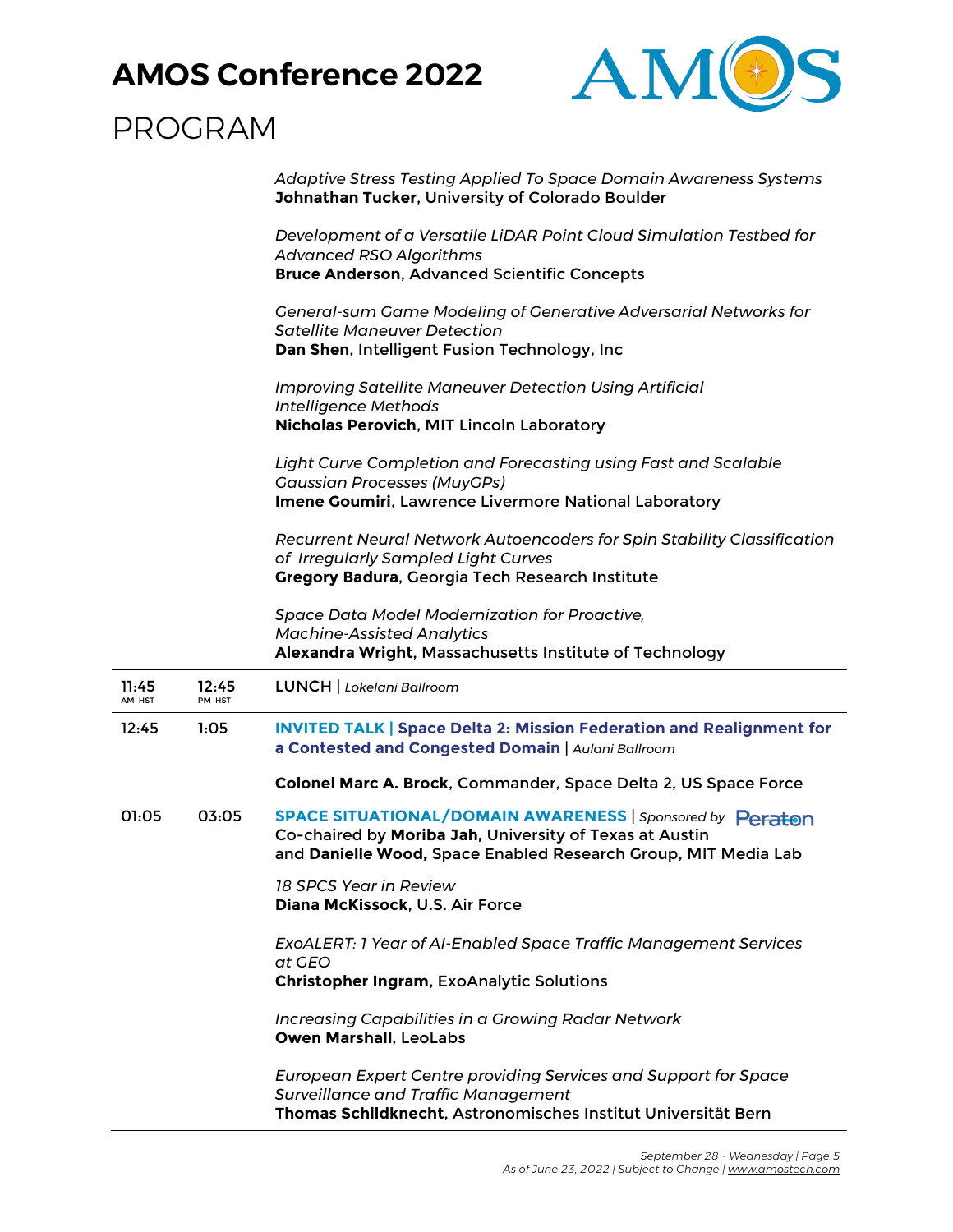

|       |       | Effectively Evaluating the Probability and Risk of Satellite<br><b>Atmospheric Re-entry</b><br>Sean Goldsbrough, UK Space Agency                                                                                                                                                                                                                                                                                          |
|-------|-------|---------------------------------------------------------------------------------------------------------------------------------------------------------------------------------------------------------------------------------------------------------------------------------------------------------------------------------------------------------------------------------------------------------------------------|
|       |       | Advanced Space Surveillance with the Imaging Radar IoSiS<br>Simon Anger, German Aerospace Center (DLR)                                                                                                                                                                                                                                                                                                                    |
|       |       | Improving the Resolution of Low Earth Orbit Objects by Multi-Exposure<br>Imaging and Deconvolution.<br>Vishnu Anand Muruganandan, University of Canterbury                                                                                                                                                                                                                                                                |
|       |       | A Sensor Network for Integrated Space Traffic Management<br>for Australia<br>Timothy Bateman, UNSW Canberra Space                                                                                                                                                                                                                                                                                                         |
| 03:05 | 03:25 | <b>EXHIBITION AND NETWORKING BREAK   Exhibit Hall + Conference Platform</b>                                                                                                                                                                                                                                                                                                                                               |
|       |       | Relax and recharge at the Recharging Station, brought to you by PRIVATEER                                                                                                                                                                                                                                                                                                                                                 |
| 03:25 | 04:25 | SPACE SITUATIONAL/DOMAIN AWARENESS (cont.)   Sponsored by Peraton<br>Aulani Ballroom<br>Co-chaired by Moriba Jah, University of Texas at Austin<br>and Danielle Wood, Space Enabled Research Group, MIT Media Lab                                                                                                                                                                                                         |
|       |       | <b>SSA/SDA Technology Policy Panel</b><br>Progress in building effective global cooperation in SSA/SDA will<br>require contributions from engineering, policy, law, and cultural<br>perspectives. This interactive panel discussion brings together thought<br>leaders highlighting creative strategies for SSA & SDA. The ideas they<br>share include ways to build international cooperation and learn from<br>history. |
|       |       | Employing a Shared Space Information Sharing Ecosystem as a<br>Mechanism for Promoting Constructive U.S. China Space Relations<br>Nathaniel Dailey, MITRE & Space Force Association                                                                                                                                                                                                                                       |
|       |       | Partnering not Bossing: Better Leveraging of International Capabilities<br>for Space Domain Awareness<br>Lauren Hale, The Aerospace Corporation                                                                                                                                                                                                                                                                           |
|       |       | Developing Norms and Customary International Law for Space<br><b>Situational Awareness</b><br><b>Bruce McClintock, RAND Corporation</b>                                                                                                                                                                                                                                                                                   |
|       |       | A Survey of International Telecommunication Union (ITU) Space Station<br>License Applications in the Geosynchronous Orbital Regime (GEO)<br>Thomas G. Roberts, Massachusetts Institute of Technology                                                                                                                                                                                                                      |
| 04:25 | 05:40 | <b>SPACE DEBRIS</b><br>Co-chaired by Heather Cowardin, NASA and Carolin Frueh, Purdue<br>University                                                                                                                                                                                                                                                                                                                       |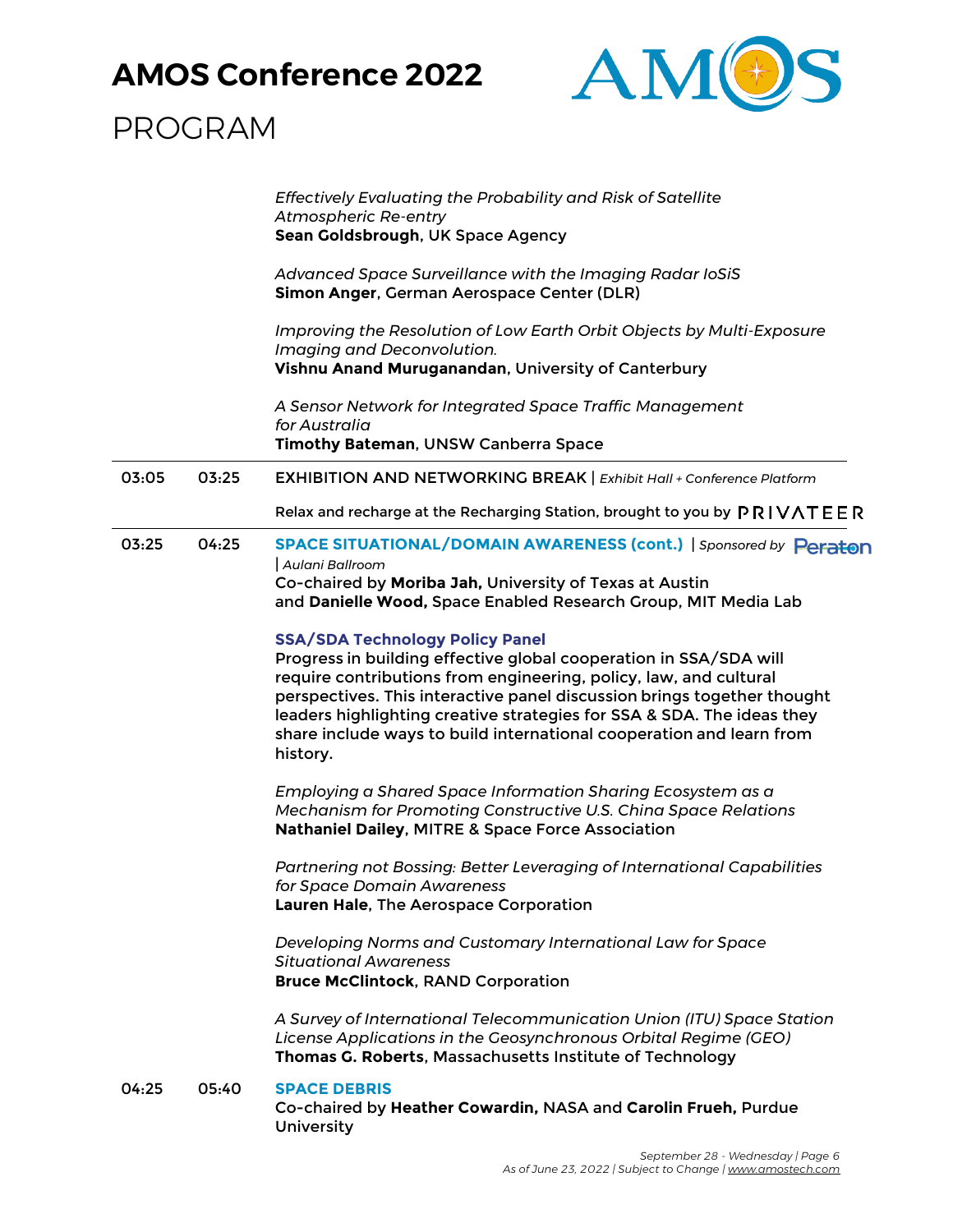

## PROGRAM

*Stability of the LEO Environment as a Dynamical System* **Daniel Jang**, Massachusetts Institute of Technology

*Report on 2021 COSMOS 1408 Event and Impact to Space Domain Awareness Mission* **Christian Ramos**, 18th Space Control Squadron/Omitron Inc

*LEO Capacity Modeling for Sustainable Design* **Mark Sturza**, 3C Systems Company

*Long-Term Evolution of Debris Clouds in Low Lunar Orbit* **Nathan Boone**, Air Force Institute of Technology

*A Statistical Approach to Identify Fragmentation Epoch from a Single Fragment Surveillance Radar Observation* **Marco Felice Montaruli**, Politecnico di Milano

05:45 07:15 **EXHIBITION AND POSTER SESSION |** *Exhibit Hall* Posters co-chaired by **Darren McKnight,** LeoLabs and **Matthew Stevenson,** LeoLabs

> Meet select poster presenters while enjoying a cocktail and interacting with exhibitors and fellow attendees.

*Co-sponsored by*

#### **Thursday 29 September**

The three-day plenary program will be livestreamed in its entirety to the virtual conference platform, with on-demand playback available in 24-48 hours. All registered attendees are encouraged to visit the virtual Exhibit Hall and Digital Poster Hall to review materials and interact with sponsors and poster presenters.

06:00 AM HST 07:15 AM HST BREAKFAST AT LEISURE | *Luau Gardens*

07:30 08:00 **KEYNOTE ADDRESS**



**Ezinne Uzo-Okoro** Assistant Director for Space Policy White House Office of Science and Technology Policy

08:00 09:00 **SSA POLICY FORUM | Is Orbital Carrying Capacity a Useful Metric?** *With the increasing deployment of very large satellite constellations, we*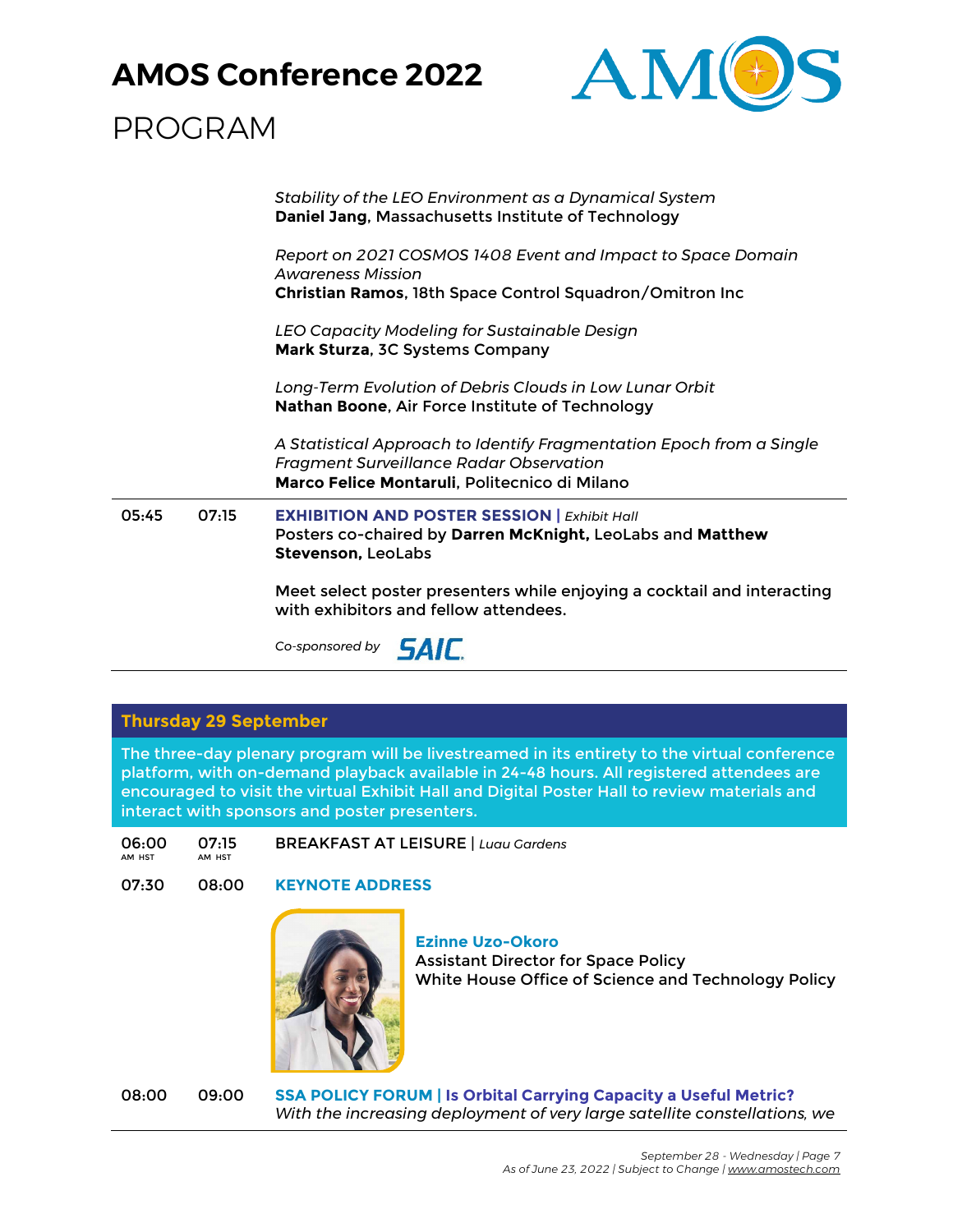

|                 |                 | are seeing a fundamental change in the way we use the space<br>environment - calling into question our understanding of the carrying<br>capacity of specific orbital regimes or regions. There are research efforts<br>underway to define and apply approaches to assessing orbital<br>capacity. This panel will discuss those approaches, and the work<br>needed to understand how orbital capacity can be applied in<br>behavioral and operationally relevant ways to improve the safe and<br>sustainable use of LEO for all operators. |
|-----------------|-----------------|-------------------------------------------------------------------------------------------------------------------------------------------------------------------------------------------------------------------------------------------------------------------------------------------------------------------------------------------------------------------------------------------------------------------------------------------------------------------------------------------------------------------------------------------|
| 09:00           | 09:40           | EXHIBITION AND NETWORKING BREAK   Exhibit Hall + Conference Platform<br>Explore the Exhibit Hall on-site and online. Interact with our conference<br>partners, view demos, access resources, schedule meetings, and more.                                                                                                                                                                                                                                                                                                                 |
| 09:00<br>AM HST | 07:00<br>PM HST | <b>EXHIBITION HOURS FOR THE DAY</b>                                                                                                                                                                                                                                                                                                                                                                                                                                                                                                       |
| 09:40<br>AM HST | 10:05<br>AM HST | <b>INVITED TALK</b>                                                                                                                                                                                                                                                                                                                                                                                                                                                                                                                       |
|                 |                 | Lieutenant General Michael A. Guetlein, Commander, Space Systems<br><b>Command, US Space Force</b>                                                                                                                                                                                                                                                                                                                                                                                                                                        |
| 10:05           | 11:20           | <b>SPACE-BASED ASSETS</b><br>Co-chaired by John Ianni, Air Force Research Laboratory and Pat<br>Patterson, Space Dynamics Laboratory                                                                                                                                                                                                                                                                                                                                                                                                      |
|                 |                 | <b>Pole-Sitter Based Space Domain Awareness</b><br>Elozor Plotke, LinQuest Corporation                                                                                                                                                                                                                                                                                                                                                                                                                                                    |
|                 |                 | Formation Flying and Change Detection for the UNSW Canberra Space<br>'M2' Low Earth Orbit Formation Flying CubeSat Mission<br>Melrose Brown, UNSW Canberra Space                                                                                                                                                                                                                                                                                                                                                                          |
|                 |                 | On Orbit Sensing of Objects Beyond GEO<br>Rachel Derbis, Air Force Institute of Technology                                                                                                                                                                                                                                                                                                                                                                                                                                                |
|                 |                 | <b>Sensor Management for Space-based Sensing Constellations</b><br>Joshua Davis, Defence Science and Technology Laboratory                                                                                                                                                                                                                                                                                                                                                                                                                |
|                 |                 | Hyperspectral Thermal Imaging CubeSat for SSA Applications<br>Miguel Nunes, Hawaii Space Flight Laboratory                                                                                                                                                                                                                                                                                                                                                                                                                                |
| 11:20           | 11:30           | FEATURED PRESENTATION   EMER-GEN® Briefing   Aulani Ballroom                                                                                                                                                                                                                                                                                                                                                                                                                                                                              |
| 11:30           | 11:45           | <b>2022 AMOS STUDENT AWARD WINNER</b>                                                                                                                                                                                                                                                                                                                                                                                                                                                                                                     |
| 11:45<br>AM HST | 12:45<br>PM HST | <b>LUNCH</b>   Lokelani Ballroom                                                                                                                                                                                                                                                                                                                                                                                                                                                                                                          |
| 12:45           | 03:15           | <b>OPTICAL SYSTEMS &amp; INSTRUMENTATION   Aulani Ballroom</b><br>Co-chaired by Jeff Sherk, Aerospace Corporation and Stacie Williams,<br>Air Force Office of Scientific Research                                                                                                                                                                                                                                                                                                                                                         |
|                 |                 | <b>Adaptive Optics for Meter-Class Telescopes</b><br>Michael Hart, HartSCI LLC                                                                                                                                                                                                                                                                                                                                                                                                                                                            |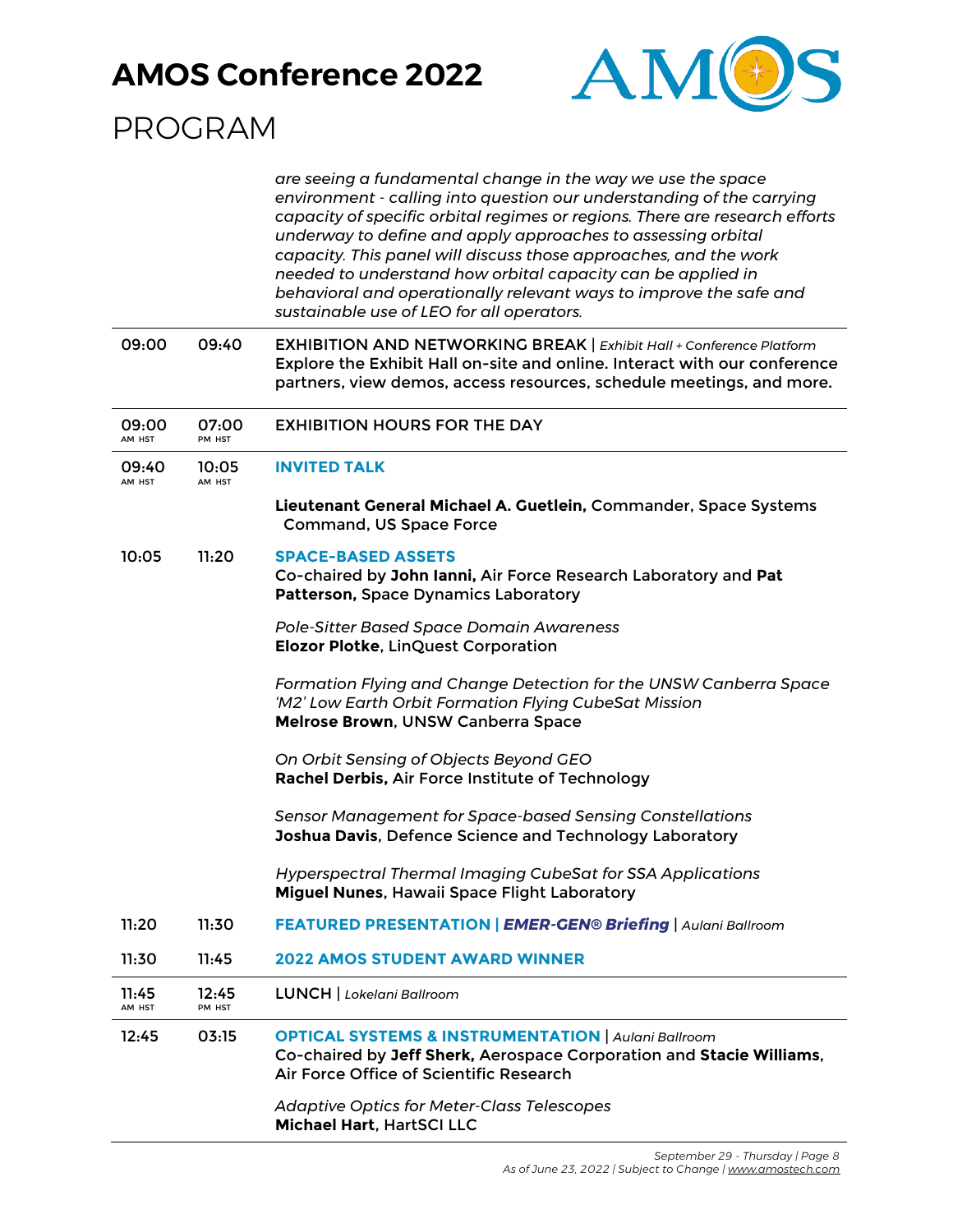

|       |       | Operational Acceptance and Employment of the Space Surveillance<br>Telescope in 2022<br>Jonathan Hutfilz, Space Systems Command                                                                                |
|-------|-------|----------------------------------------------------------------------------------------------------------------------------------------------------------------------------------------------------------------|
|       |       | Augmentation of a Southern Hemisphere Deep Space Bistatic<br>Radar with Small Optical Systems to Detect Near Earth and other<br>Space Objects.<br>Ed Kruzins, UNSW Canberra Space                              |
|       |       | Ground-based Planetary Radars: Current and Future Prospects in the<br>Cislunar Arena<br>Joseph Lazio, Jet Propulsion Laboratory, California Institute of<br>Technology                                         |
|       |       | Magdalena Ridge Observatory Interferometer: An Overview of an<br>Astrophysics Facility for Supporting SDA Efforts<br>Michelle Creech-Eakman, New Mexico Tech/MRO Interferometer                                |
|       |       | On-orbit Optical Detection of Lethal Non-Trackable Debris<br><b>Andrew Nicholas, Naval Research Laboratory</b>                                                                                                 |
|       |       | Space Domain Awareness in a Photon Starved Environment<br><b>Stuart Jefferies, Georgia State University</b>                                                                                                    |
|       |       | All-Sky Electro-Optical Tracking of Mega-Constellations in Low<br>Earth Orbit<br><b>Cam Key, Numerica Corporation</b>                                                                                          |
|       |       | Event-Based Sensor Multiple Hypothesis Tracker For Space<br><b>Domain Awareness</b><br>Rachel Oliver, U.S. Space Force                                                                                         |
|       |       | Ultrafast Image Retrieval from a Holographic Memory Disc for High-<br>Speed Operation of a Shift, Scale, and Rotation Invariant Target<br><b>Recognition System</b><br>Selim Shahriar, Northwestern University |
|       |       | Automatic Detection and Characterization of Closely-Spaced Objects<br><b>Brandoch Calef, The Boeing Company</b>                                                                                                |
| 03:15 | 03:35 | <b>EXHIBITION AND NETWORKING BREAK   Exhibit Hall + Conference Platform</b>                                                                                                                                    |
| 03:35 | 05:20 | <b>ASTRODYNAMICS</b>   Aulani Ballroom<br>Co-chaired by John Gaebler, AFRL Maui, and Tom Kelecy, The<br><b>Stratagem Group</b>                                                                                 |
|       |       | <b>AURORAS: The Next Evolution of Orbit Determination Using Passive</b><br><b>Optical Observations</b><br>Jeffrey Bloch, Applied Research Associates                                                           |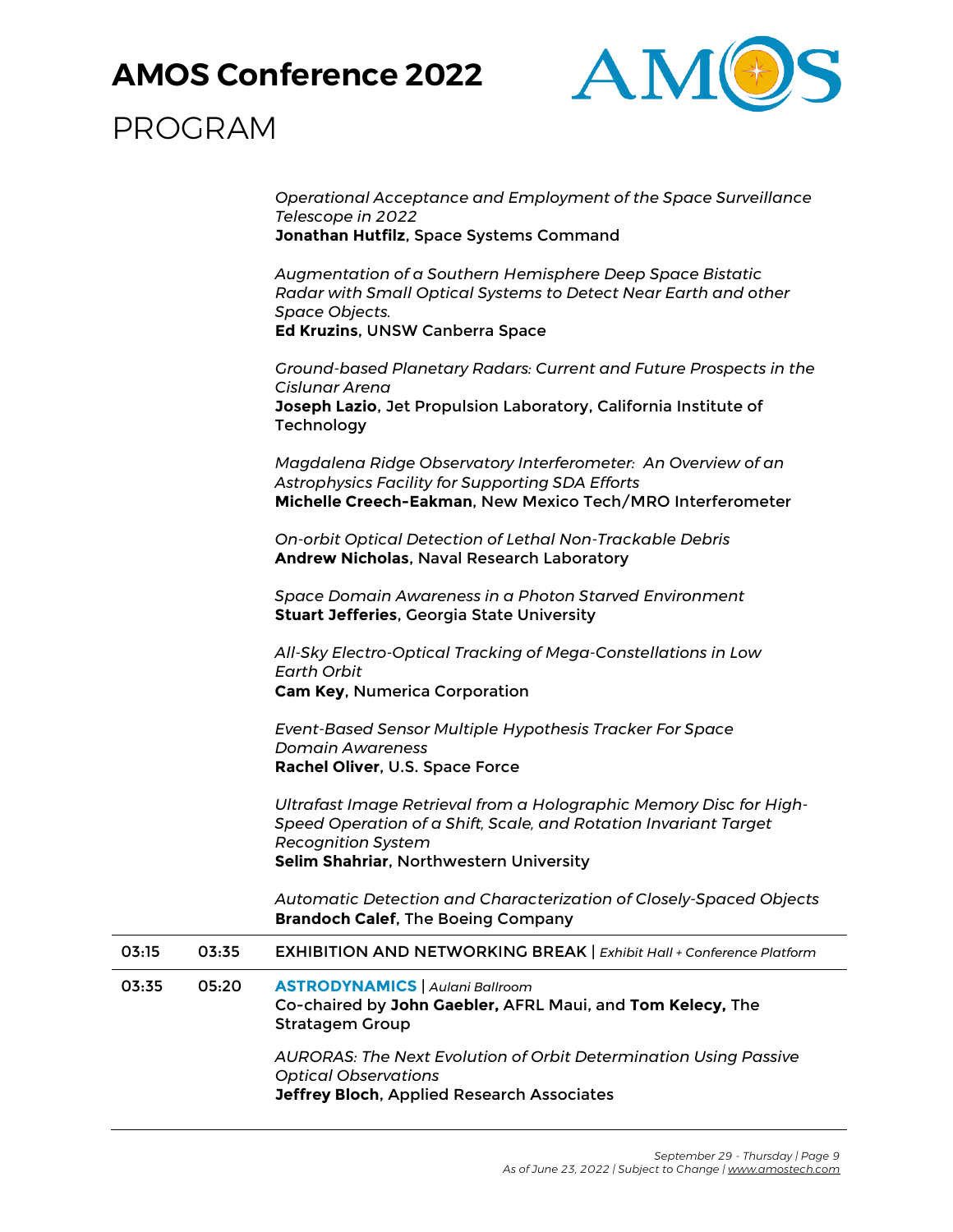

## PROGRAM

*Generalized Labeled Multi-Bernoulli Filter with Kernel-based Ensemble Gaussian Mixture Filtering for Orbit Determination with Sparse Data* **Benjamin Reifler**, The University of Texas at Austin

*Geometric Solution to Probabilistic Admissible Region (G-PAR)* **Utkarsh Mishra**, Texas A&M University

*Rapidly and Automatically Estimating Reachability of Electric Propulsion Spacecraft* **Prashant Patel**, Institute for Defense Analyses

*A Convex Optimization-based Approach to Maneuver Detection and Estimation* **Laura Pirovano**, University of Auckland, Te Pūnaha Ātea - Space Institute

*Catalogue-based Atmosphere Uncertainty Quantification* **Alejandro Cano Sanchez**, GMV

*Improvements to the SGP4 Propagator (SGP4-XP)* **Timothy Payne**, USSF/SPOC/DCG-T/S9I

05:30 07:00 **EXHIBITION AND POSTER SESSION |** *Exhibit Hall* Posters co-chaired by **Darren McKnight,** LeoLabs and **Matthew Stevenson,** LeoLabs

> Meet select poster presenters while enjoying a cocktail and interacting with exhibitors and fellow attendees.

*Co-sponsored by*  **GRUMMAN** 

#### **Friday 30 September**

The three-day plenary program will be livestreamed in its entirety to the virtual conference platform, with on-demand playback available in 24-48 hours. All registered attendees are encouraged to visit the virtual Exhibit Hall and Digital Poster Hall to review materials and interact with sponsors and poster presenters.

06:00 AM HST 07:15 AM HST BREAKFAST AT LEISURE | *Luau Gardens*

07:30 08:00 **KEYNOTE ADDRESS** | *Aulani Ballroom*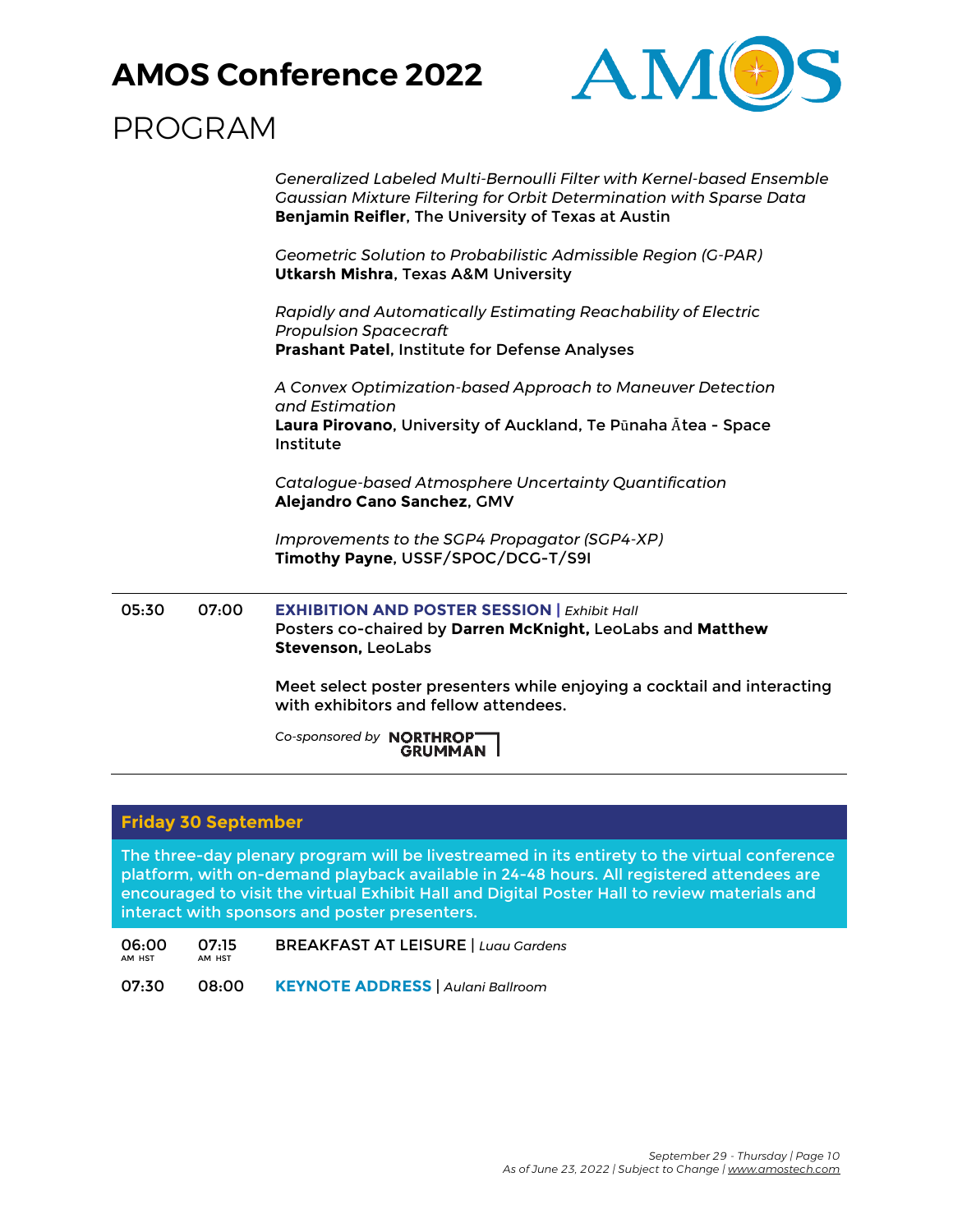

# PROGRAM



#### **Richard DalBello**

Director, Office of Space Commerce National Oceanic and Atmospheric Administration U.S. Department of Commerce

| 08:00           | 09:00           | <b>SSA POLICY FORUM   The European Perspective on Space</b><br><b>Traffic Management</b><br>While space traffic management has been a hot policy topic for the last<br>several years, the conversation has largely been driven by the<br>perspective from the United States. The European Union recently<br>announced their strategy on STM, which is billed as a different<br>approach than that from the United States. This panel will discuss the<br>current EU thinking on STM, how it is similar or different from that of the<br>United States or other countries, and what the prospects are for<br>cooperation or competition going forward to develop an international<br>STM regime. |
|-----------------|-----------------|-------------------------------------------------------------------------------------------------------------------------------------------------------------------------------------------------------------------------------------------------------------------------------------------------------------------------------------------------------------------------------------------------------------------------------------------------------------------------------------------------------------------------------------------------------------------------------------------------------------------------------------------------------------------------------------------------|
| 09:00           | 09:30           | EXHIBITION AND NETWORKING BREAK   Exhibit Hall + Conference Platform<br>Explore the Exhibit Hall on-site and online. Interact with our conference<br>partners, view demos, access resources, schedule meetings, and more.                                                                                                                                                                                                                                                                                                                                                                                                                                                                       |
| 09:30<br>AM HST | 03:00<br>PM HST | <b>EXHIBITION HOURS FOR THE DAY</b>                                                                                                                                                                                                                                                                                                                                                                                                                                                                                                                                                                                                                                                             |
| 09:30<br>AM HST | 10:45<br>AM HST | <b>CONJUNCTION/RPO</b>   Aulani Ballroom<br>Co-chaired by Zach Funke, AFRL Maui and Jim Shell, Novarum<br><b>Tech LLC</b><br>Conjunction Assessment: NASA Best Practices and Lessons Learned<br>Lauri Newman, NASA<br>Design And Development of a Decision Support Tool for Risk<br>Assessment & Manoeuvre Planning in Collision Avoidance                                                                                                                                                                                                                                                                                                                                                      |
|                 |                 | David Shteinman, Industrial Sciences Group<br>Opportunistic Conjunction Screening with Maneuvering Spacecraft<br>Max Geissbuhler, Numerica Corporation                                                                                                                                                                                                                                                                                                                                                                                                                                                                                                                                          |
|                 |                 | Predicted Intent Inferred from Real-time Rendezvous and Proximity<br>Behavior<br>Thomas Kelecy, The Stratagem Group                                                                                                                                                                                                                                                                                                                                                                                                                                                                                                                                                                             |
|                 |                 | Analysis of Orbit Residual Behavior to Determine Contact in<br>Rendezvous and Proximity Operations at Geosynchronous Orbit<br>Phillip Cunio, ExoAnalytic Solutions                                                                                                                                                                                                                                                                                                                                                                                                                                                                                                                              |
| 10:45           | 11:45           | <b>ATMOSPHERICS/SPACE WEATHER</b><br>Co-chaired by Randall Alliss, Northrop Grumman Corporation                                                                                                                                                                                                                                                                                                                                                                                                                                                                                                                                                                                                 |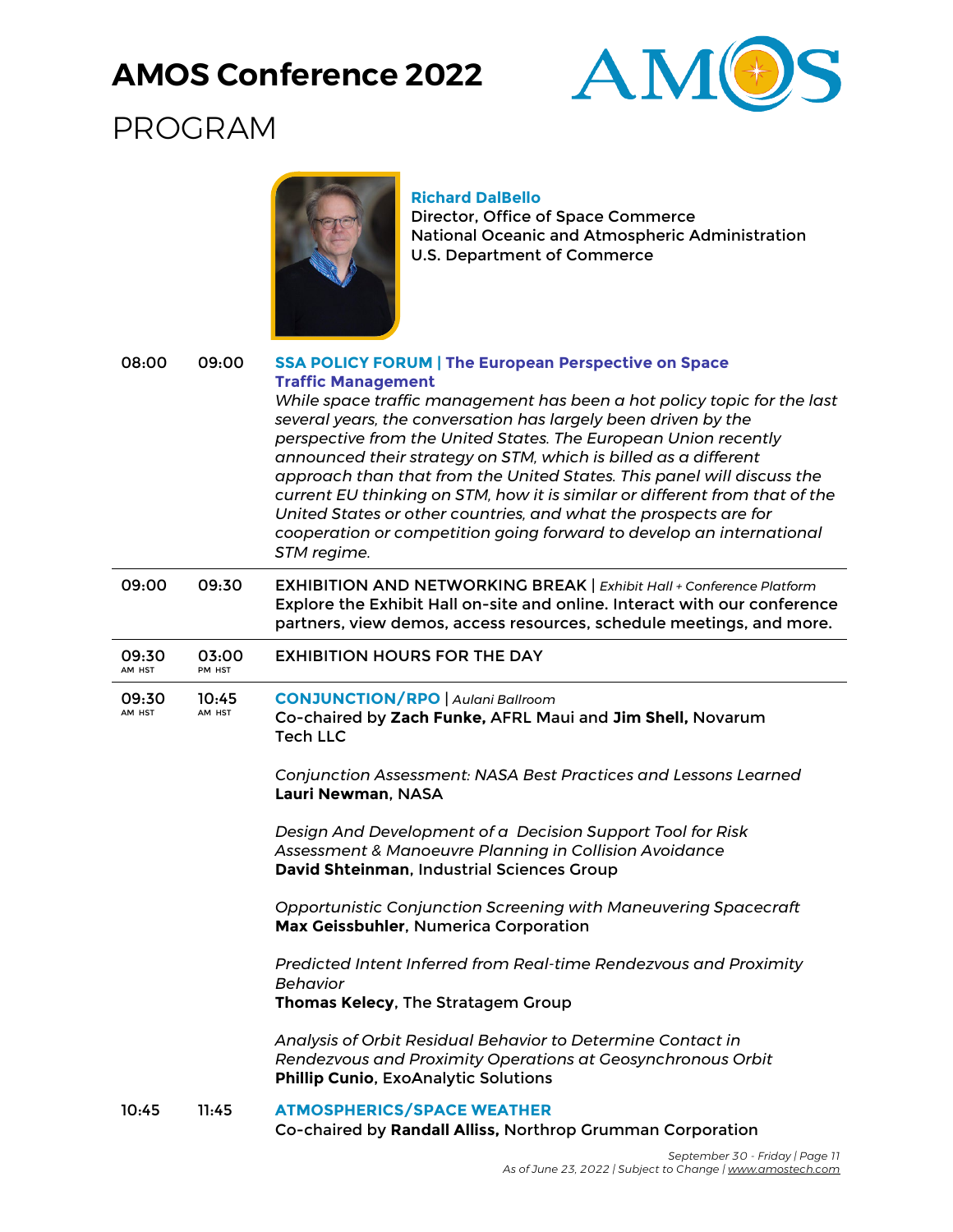

## PROGRAM

and **Tom Berger,** University of Colorado/Space Weather Technology, Research, and Education Center (SWx TREC)

*The impact of space weather disturbances on very low Earth orbit (VLEO) satellites*

**Vishal Ray**, University of Colorado Boulder

*Impact of Space Weather on Space Assets and Satellite Launches* **Julia Briden**, Massachusetts Institute of Technology

*Validation of Atmospheric Characterization and Prediction over Haleakala during the Laser Communications Relay Demonstration* **Mary Ellen Craddock**, NGC

*A High Power, Large Aperture Doppler He Lidar for Upper Atmospheric Sensing* **Peter Dragic**, University of Illinois at Urbana-Champaign

| 11:45<br>AM HST | 12:25<br>PM HST | <b>LUNCH</b>   Lokelani Ballroom                                                                                                                                                                                                                                   |
|-----------------|-----------------|--------------------------------------------------------------------------------------------------------------------------------------------------------------------------------------------------------------------------------------------------------------------|
| 12:25           | 02:30           | <b>NON-RESOLVED OBJECT CHARACTERIZATION   Aulani Ballroom</b><br>Co-chaired by Zach Gazak, Odyssey and Emily Gerber, Stratagem<br>Group                                                                                                                            |
|                 |                 | <b>Shadow Imaging of Geostationary Satellites: experimental</b><br>demonstration with accurate polychromatic modelling of diffraction<br>and atmospheric disturbances<br>Hanae Labriji, DTIS, ONERA, Université Paris Saclay, F-91123 Palaiseau -<br><b>France</b> |
|                 |                 | Frequency Analysis of Event Camera Data for Non-Resolved Objects<br>Conor Benson, University of Colorado Boulder                                                                                                                                                   |
|                 |                 | Reformulating Compressed Sensing to be used with Semi-Resolved<br>Images and Light Curves for Space Object Imaging: LEO and High<br>Altitude<br><b>Carolin Frueh, Purdue University</b>                                                                            |
|                 |                 | <b>Spectral Characterization of Modern Spacecraft Materials</b><br><b>Heather Cowardin, NASA</b>                                                                                                                                                                   |
|                 |                 | Spectropolarimeter for Satellite Identification<br>Louis Lischwe, Delft University of Technology                                                                                                                                                                   |
|                 |                 | Space Object Identification and Change Detection Methods for the<br><b>Cislunar Orbit Regime</b><br>Tamara Payne, Applied Optimization, Inc.                                                                                                                       |
|                 |                 | Remote Sensing of Satellite Activity through Optical and Infrared<br>Temporal Differential Spectrophotometry Informed by Analysis of Noise                                                                                                                         |

**John Kielkopf**, University of Louisville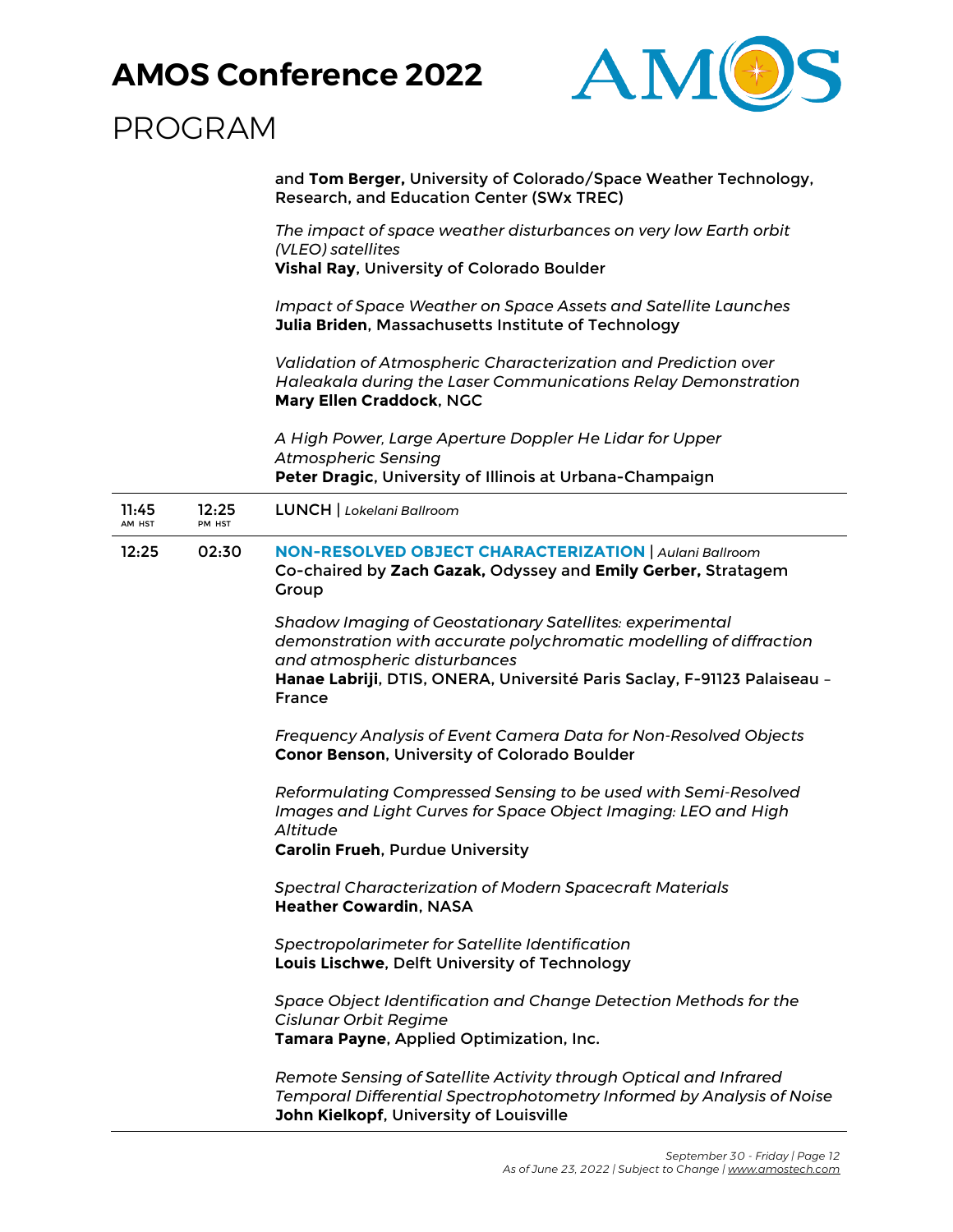

| 02:30 | 02:50 | EXHIBITION AND NETWORKING BREAK   Exhibit Hall + Conference Platform                                                                                                                                                                                                                                                                                                    |
|-------|-------|-------------------------------------------------------------------------------------------------------------------------------------------------------------------------------------------------------------------------------------------------------------------------------------------------------------------------------------------------------------------------|
| 02:50 | 3:20  | <b>INVITED TALK   Challenging Space: Strategic S&amp;T from LEO to Cislunar</b><br>Aulani Ballroom                                                                                                                                                                                                                                                                      |
|       |       | <b>Colonel Jeremy A. Raley, Division Chief, Space Rapid Capabilities</b><br>Office, US Air Force                                                                                                                                                                                                                                                                        |
|       |       | Colonel Joseph J. Roth, Director, Innovation and Prototyping<br>Directorate and Commander, Space Systems Center, US Air Force                                                                                                                                                                                                                                           |
| 03:20 | 05:20 | <b>CISLUNAR SSA</b><br>Co-chaired by Channing Chow, Cloudstone Innovations LLC and Jaime<br><b>Stearns, AFRL Space Vehicles Directorate</b>                                                                                                                                                                                                                             |
|       |       | An Analytical Approach for Cislunar Information Gain<br>Patrick Miga, University of Colorado                                                                                                                                                                                                                                                                            |
|       |       | Probabilistic Initial Orbit Determination and Object Tracking in Cislunar<br><b>Space Using Optical Sensors</b><br>Islam Hussein, Trusted Space, Inc.                                                                                                                                                                                                                   |
|       |       | Optical Observation Regions in Cislunar Space Using the Bicircular<br>Restricted Four Body Problem Geometry<br><b>Carolin Frueh, Purdue University</b>                                                                                                                                                                                                                  |
|       |       | Cislunar SDA with Low-Fidelity Sensors and Observer Uncertainty<br>Joshua Block, Air Force Institute of Technology                                                                                                                                                                                                                                                      |
|       |       | Optimal Cislunar Architecture Design Using Monte Carlo Tree Search<br>Methods                                                                                                                                                                                                                                                                                           |
|       |       | Michael Klonowski, University of Colorado at Boulder                                                                                                                                                                                                                                                                                                                    |
|       |       | <b>Classifying State Uncertainty for Earth-Moon Trajectories</b><br>Ryan Coder, The Aerospace Corporation                                                                                                                                                                                                                                                               |
|       |       | Capacity-based Cislunar SDA Architecture Optimization<br>Josh Wysack, Ball Aerospace                                                                                                                                                                                                                                                                                    |
|       |       | Revisit rate schedules for tracking cislunar NRHO and Halo targets<br>Darren Thornton, Air Force Institute of Technology                                                                                                                                                                                                                                                |
| 05:20 | 05:30 | <b>CONFERENCE CLOSING &amp; AWARDS CEREMONY</b><br>In collaboration with the Space Surveillance Technical Committee of<br>the <b>American Astronautical Society</b> (AAS), the AMOS Conference<br>recognizes outstanding efforts in the field of Space Situational/Domain<br>Awareness by presenting the fifth annual AMOS Conference Best Paper<br>and Student Awards. |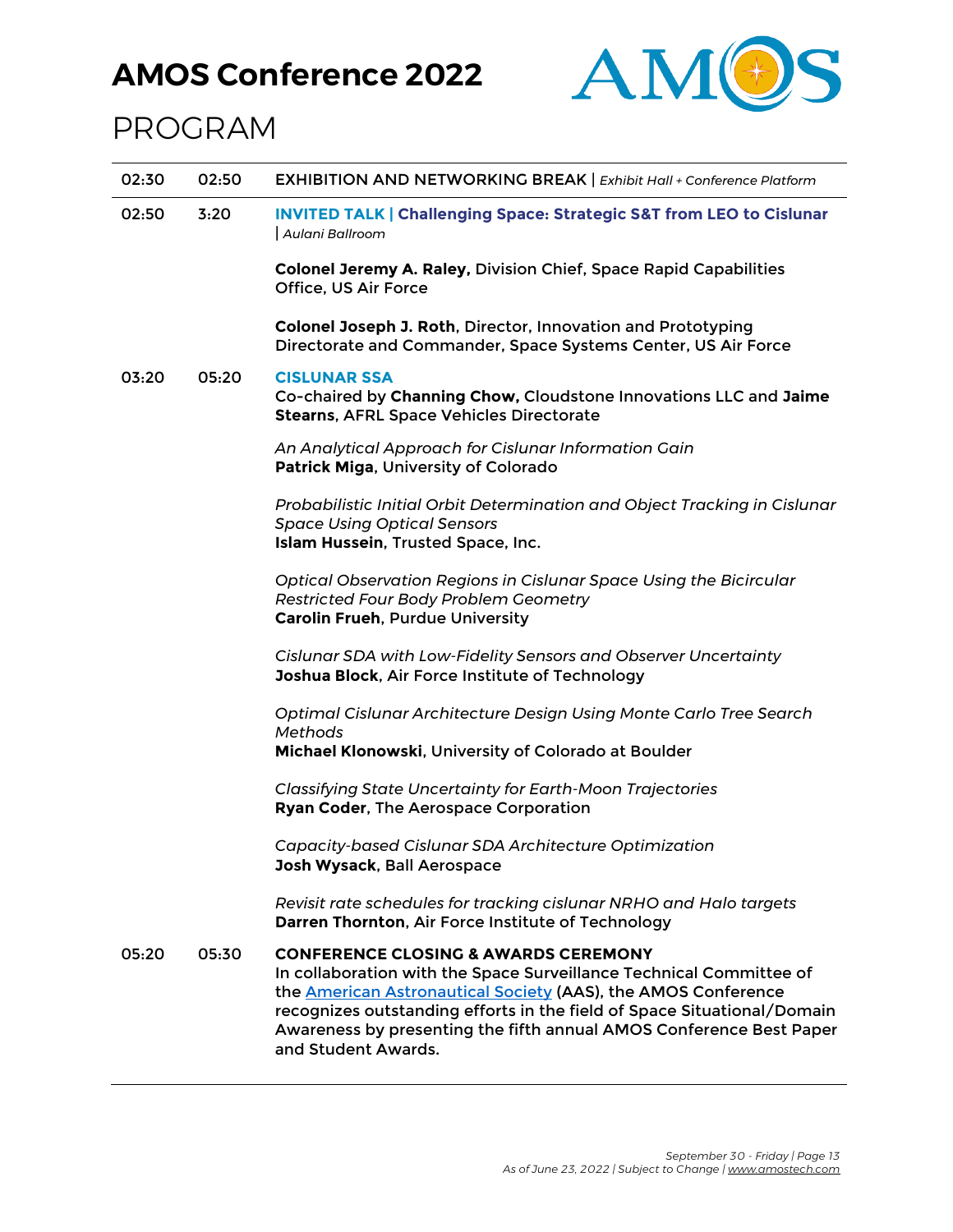

#### PROGRAM

05:30 07:00 **PAU HANA RECEPTION** | *Mei Court* Commemorate the end of the 23rd AMOS Conference with live music, cocktails, and friends as we say *Aloha* and *A Hui Hou*

*Sponsored by* FAST. FORWARD.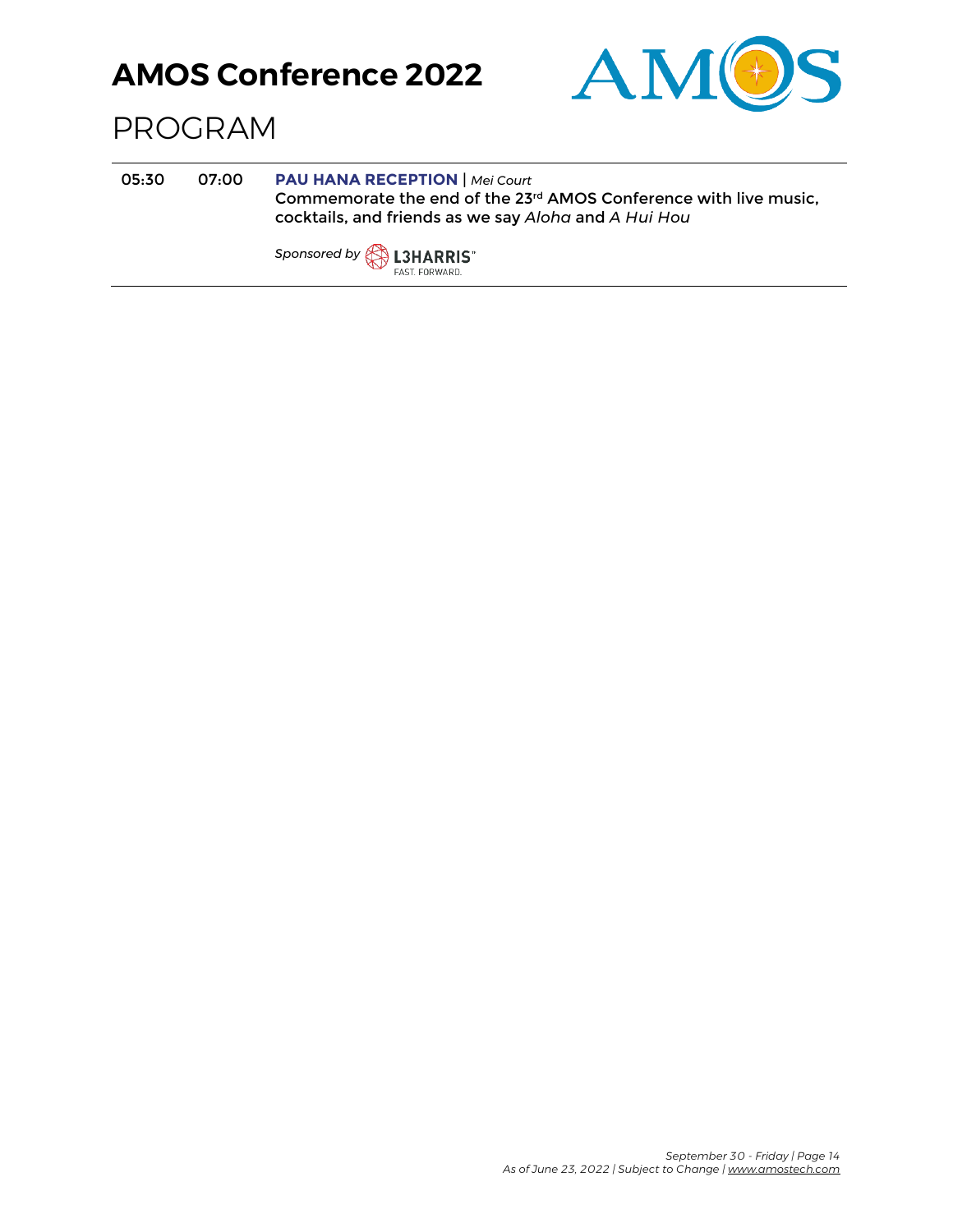

## PROGRAM

#### **Digital Poster Presentations |** *Access Starts Sep 20*

**All posters are available in digital format this year and are accompanied by brief ondemand presentation videos in the virtual conference platform's Poster Hall. Interact with poster presenters on discussion boards and via video chat during optional Office Hours. The online Poster Hall opens Sep 20.**

*A select number of posters are invited for in-person presentation during the evening Poster Sessions, as indicated with a (\*\*) double asterisk.*

*Machine Learning for Satellite Characterisation* **Alexander Agathanggelou**, Defence Science and Technology Laboratory**\*\***

*Passive Ranging Solution Design to Improve CA Services* **Alberto Agueda**, GMV

*Quality Assurance for the DebriSat Project* **Samantha Allen**, University of Florida

*From Ozone Depletion to Orbital Debris: Applying Lessons Learned from the Montreal Protocol to Orbital Debris* **Asha Balakrishnan**, Science and Technology Policy Institute

*Anisoplanetic Speckle Imaging of Extended Objects through Atmospheric Turbulence using ARES* **Fabien Baron**, Georgia State University

*ARES: A Versatile Benchtop Testbed for Evaluating Techniques for Imaging through Atmospheric Turbulence* **Fabien Baron**, Georgia State University **\*\***

*Characterization of On-Orbit Conjunction Data to Support Development of Norms* **Kreston Barron**, Georgia Institute of Technology**\*\***

*Updates on the Visible Spectroscopic Atlas of Geostationary Satellites* **Adam Battle**, University of Arizona **\*\***

*Imperfect Information Games and Counterfactual Regret Minimization in Space Domain Awareness* **Tyler Becker**, University of Colorado Boulder **\*\***

*Toward Persistent Coverage of the Cislunar Sphere: Evaluation of a Space-Borne Architecture* **Marcus Bever**, ExoAnalytic Solutions

*Angular Velocity Vector Determination of Spacecraft in Flat-Spin Attitude States using Inverse Modelling with a Synthetic Light Curve Model* **Laurence Blacketer**, Northern Space & Security Ltd.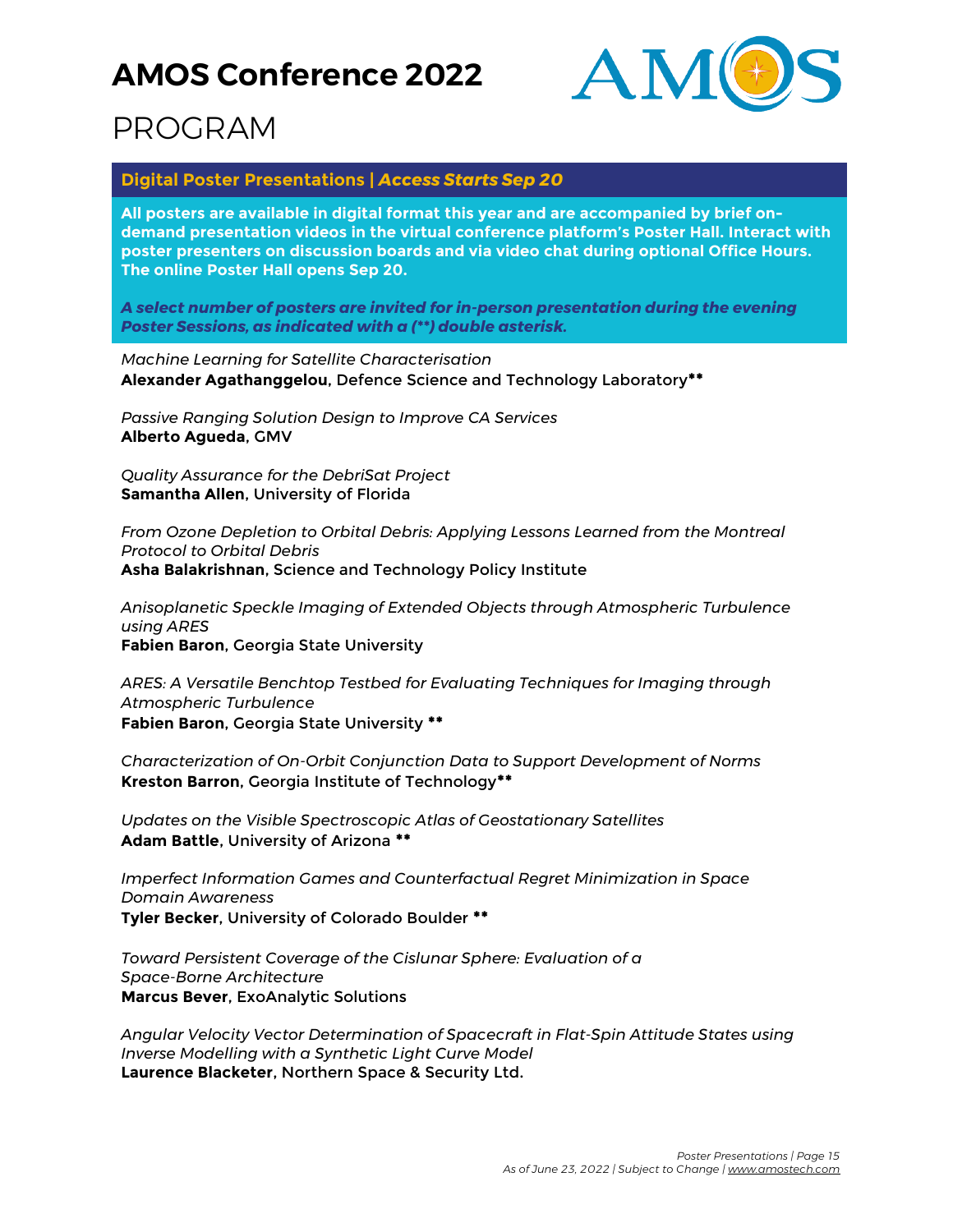

## PROGRAM

*The Global Network On Sustainability In Space (GNOSIS): Activities, Initiatives, and Future Endeavours* **James Blake**, University of Warwick

*Space and Ground-Based SDA Sensor Performance Comparisons and Optimizations* **Amelia Bloom**, Ball Aerospace **\*\***

*Lightweight Image Processing Toolpack for Low-power and Low-cost Optical SST Triangulation Stations for Cataloguing in LEO/HLEO Regime* **Konrad Bojar**, KB-Innotech

*An Autonomous Geographically Distributed Ground Network that Scales* **Matthew Britton**, Aerospace Corporation **\*\***

*Analysis of DebriSat Data Collection and Procedures.* **Elizabeth Campa**, University of Florida

*Stingray: Photometric Survey of the GEO Belt* **Tanner Campbell**, University of Arizona**\*\***

*Space Weather Monitoring and Anomaly Attribution with the GPS Constellation* **Matthew Carver**, Los Alamos National Laboratory **\*\***

*Distributed Wideband All-Sky Passive RF for SDA* **Philip Cheney**, Battelle

*Cislunar Orbit Determination: Improvements in Uncertainty Realism and Data Fusion* **C. Channing Chow II**, Cloudstone Innovations LLC **\*\***

*Synthetic Dark Current Correction for Space Situational Awareness Sensors* **Tom Chrien**, Millennium Space Systems**\*\***

*An Automated System to Discover and Track Unknown Geosynchronous Objects using a Ground-based Optical Telescope* **Gemma Cook**, University of Liverpool

*SDA Environmental Toolkit for Defense -- Enabling Space Environment and Weather Support for SDA Ground-based Optical and Radar Sensors* **Jeffery Cox**, The Aerospace Corporation

*Target Behaviour Analysis based on Bistatic Radar Systems* **Simão da Graça Marto**, University of Strathclyde**\*\***

*A Space Critical Infrastructure Assessment Framework for Commercial Operator Risk Mitigation, Enhanced Global Space-Systems Resilience, and a Sustainably Viable Space Economy*

**Nathaniel Dailey**, MITRE & Space Force Association

*Projected Orbital Demand and LEO Environmental Capacity* **Andrea D'Ambrosio**, Massachusetts Institute of Technology **\*\***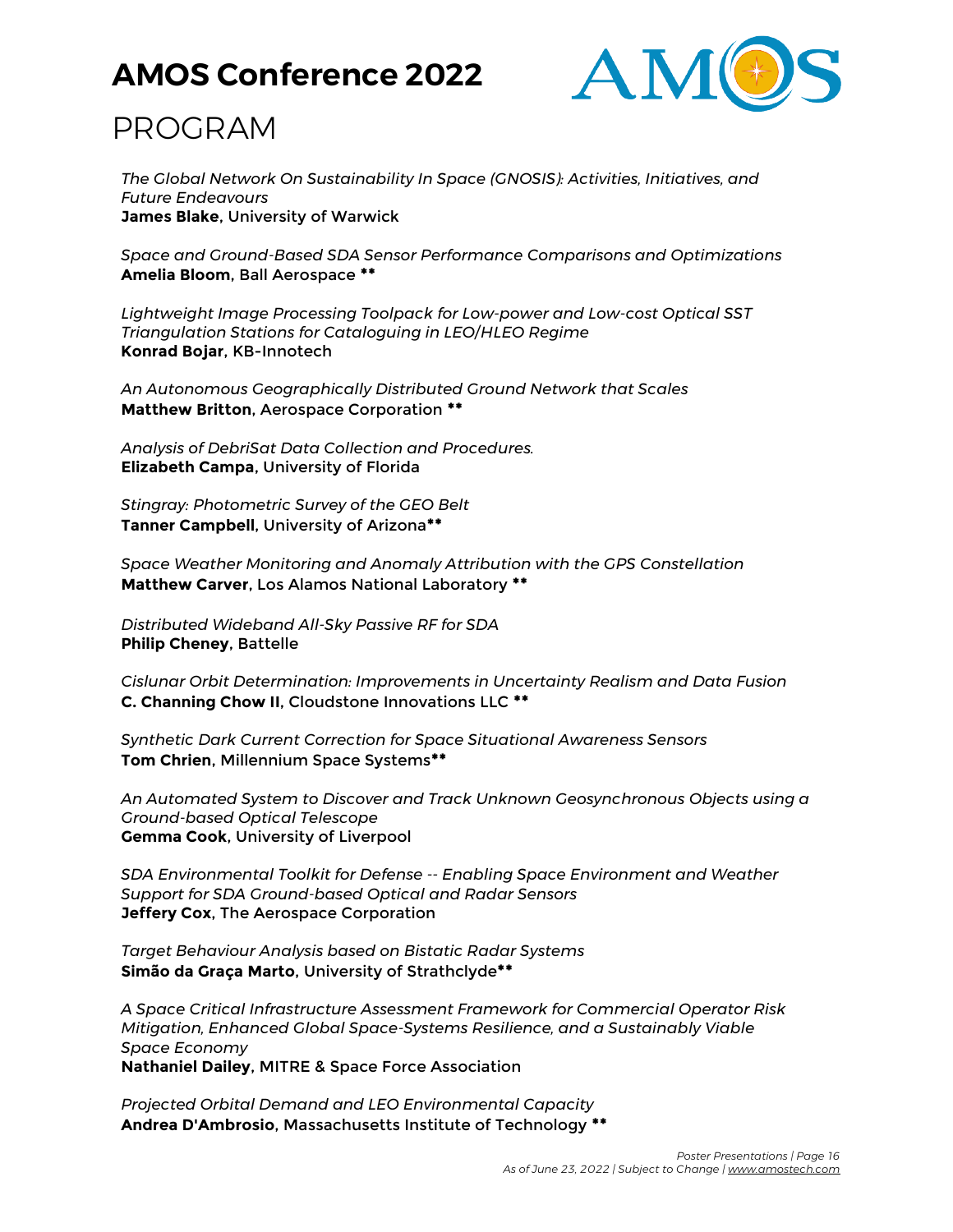

### PROGRAM

*Feasibility of a Virtual Constellation using Small Aperture, Wide Field of View Optical Systems for Space Domain Awareness and Applications* **Siddharth Dave**, York University**\*\***

*Data-Driven Lifetime Risk Assessment and Mitigation Planning for Large-Scale Satellite Constellations* **Paul Diaz**, SpaceNav

*Using Machine Learning to Process Neuromorphic Sensor Data from the International Space Station* **Stefan Doucette**, MITRE corporation **\*\***

*Error Modeling of SSN Radars for Improved Covariance Realism* **Daniel Dowd**, USSF, HQ Space Operations Command (SpOC) **\*\***

*Survey of Geosynchronous Satellite Polarization Signatures* **Blake Eastman**, United States Air Force Academy **\*\***

*A Systems Theory Approach for Evaluating the Cascading Collision Potential of Orbital Shells* **Valentin Eder**, Space Analyses GmbH **\*\***

*Tasking, Estimation, and Maneuver Detection for Large Populations of Cislunar Space Objects* **Samuel Fedeler**, University of Colorado Boulder

*Data-driven Object Detection with Event-based Sensors for Space Domain Awareness* **Panna Felsen**, The Aerospace Corporation**\*\***

*Continuing Progress on a Compact, Extremely Accurate Star Tracker* **Greg Finney**, IERUS Technologies

*A Consolidated Multi-State Orbit Estimation Paradigm for Improved RSO Track Custody* **Emily Gerber**, Stratagem Group, Inc**\*\***

*The Internet Of Things - Astronomical (IoTA): A New Architecture For A Global SDA Capability*

**Lauren Glina**, UNSW Canberra Space **\*\***

*U.S. Commercial Space Regulations and the Three-Legged Stool of Policy Objectives* **John Goehring**, National Geospatial-Intelligence Agency

*Novel Low-Cost Lightweight Laser Retroreflectors for a Sustainable New-Space Era* **David Gooding**, Lumi Space Ltd.**\*\***

*Monitoring and Managing Space Weather Impacts to Satellite Constellations* **Janet Green**, Space Hazards Applications, LLC **\*\***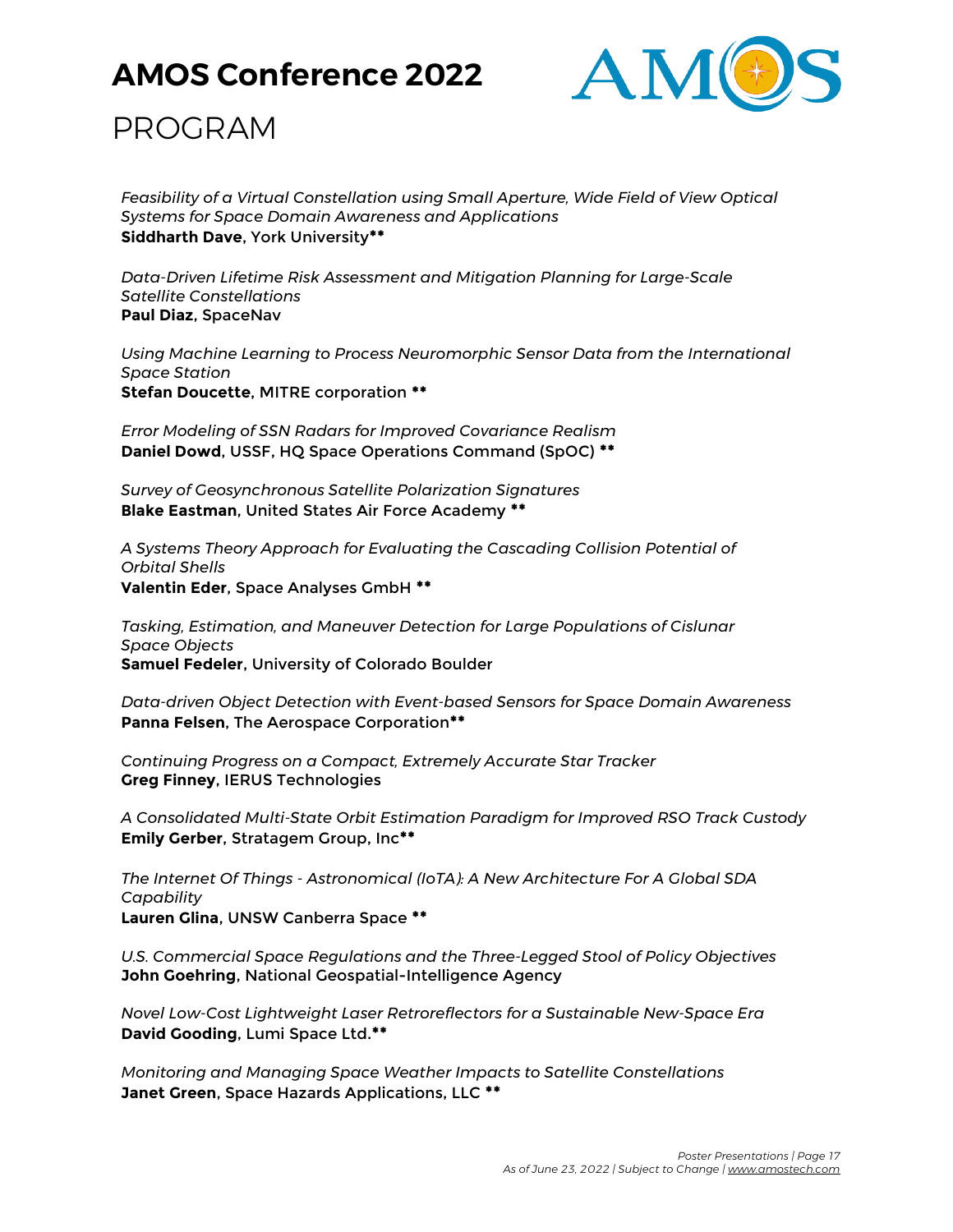

## PROGRAM

*Satellite Detection and Tracking Capabilities of the Australian National University* **Doris Grosse**, Australian National University**\*\***

*Fitting Doppler Predictions to Observations for High Precision Orbit Estimation Using Geometrically and Temporally Diverse Observations* **Jake Gunther**, Utah State University

*Polarimetry and Spectroscopy on Geostationary Satellites with the Nordic Optical Telescope* **Per Hägg**, Swedish Defence Research Agency **\*\***

*Optimal Sensor Planning for SSA using System Identification Concepts* **Per Hägg**, Swedish Defence Research Agency

*Advances of ArianeGroup Capabilities for Laser Optical Observation of LEO Objects* **Laurent Hennegrave**, ArianeGroup

*Optimization Framework for Active Debris Removal Missions with Multiple Selected Targets* **Joanna Hon**, Turion Space Corp.

*Risk-Based Decision-Making for Space Traffic Management* **Islam Hussein**, Trusted Space, Inc.**\*\***

*Uplooking Local Resolution Due to Atmospheric Turbulence* **Amber Iiler**, KBR, INC**\*\***

*Identifying Near-Earth Objects on Wide-Field Astronomical Surveys Using a Convolutional Neural Network* **Belén Yu Irureta-Goyena**, EPFL

*High Resolution Imaging of Satellites and Objects in Space with IoSiS* **Matthias Jirousek**, German Aerospace Center (DLR) **\*\***

*Buying Space: Recent Trends in US National Security Space Acquisition* **Kaitlyn Johnson**, Center for Strategic and International Studies**\*\***

*Modeling Small Orbital Debris Remediation in Low Earth Orbit* **James Jones**, Northrop Grumman

*Pseudorange Measurement and Sun Phase Angle Estimation using CNN-based Image Processing Algorithm for HERA Mission* **Aurelio Kaluthantrige**, University of Strathclyde**\*\***

*The Use of OrbDetPy Open-Source Orbit Determination Software for Assessment of the Mission Extension Vehicle-2 Conditioned on Optical Measurements from the Russian-led International Scientific Optical Network (ISON)* **Apoorva T Karra**, The University of Texas at Austin **\*\***

*UDL and AWS – Extending Data Mobility to the Tactical Edge and Beyond* **Daniel Kimmich**, SSC/BCCD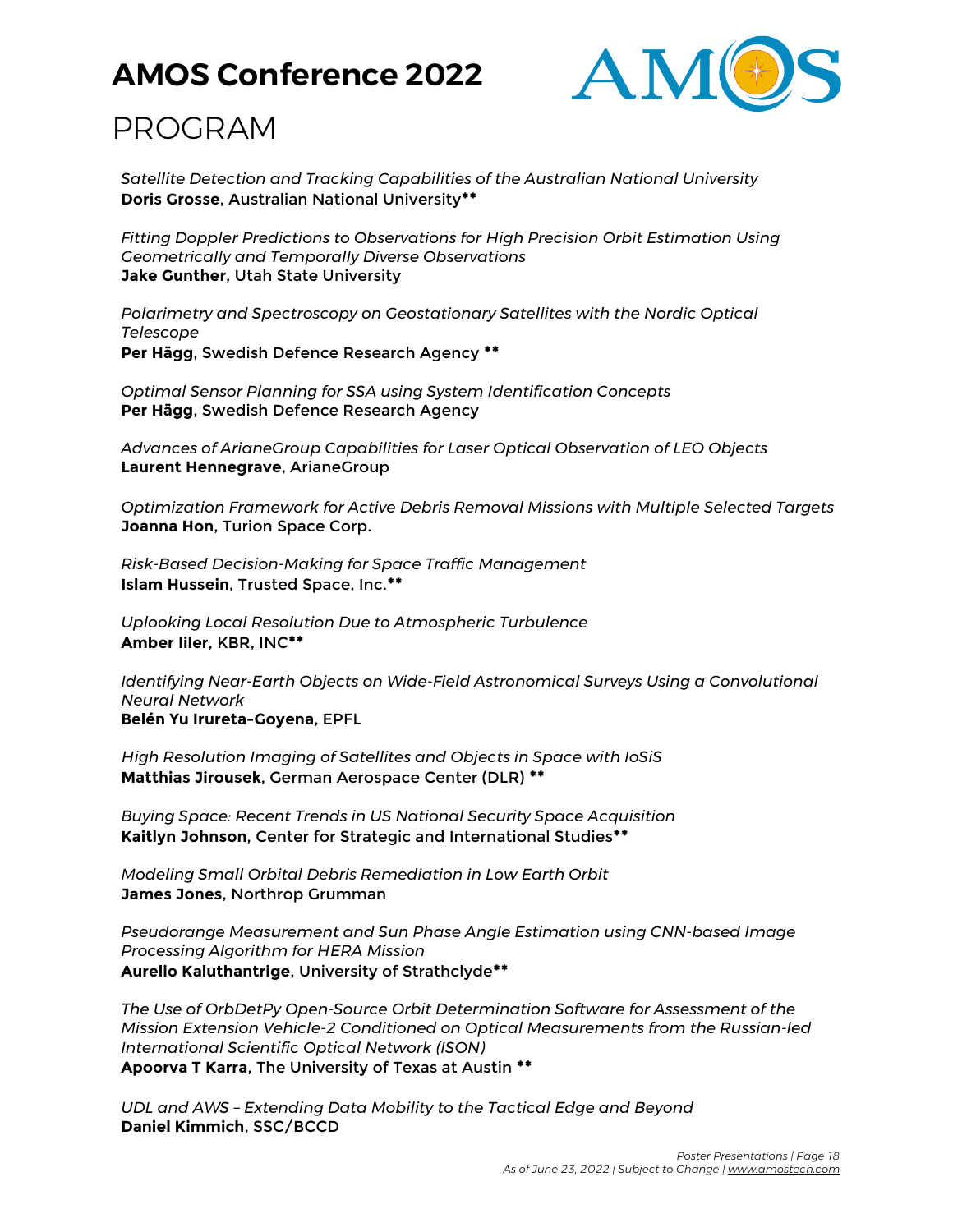

### PROGRAM

*Probabilistic Data Association Filtering For Clutter Rejection In Angles-Only Spacecraft Relative Navigation* **Ellis King**, Univeristy of Colorado

*Impact of the 2022 Hunga Tonga–Hunga Haʻapai Eruption on Cislunar Space Situational Awareness* **Mitchell Kirshner**, University of Arizona System and Industrial Engineering

*Exploiting Earth Gravity from Low Altitude Lunar Staging Orbits to Reduce Satellite Constellation Deployment ΔV Requirements* **Darin Koblick**, Raytheon

*Cislunar Orbit Determination Benefits of Moon-Based Sensors* **Darin Koblick**, Raytheon **\*\***

*Centralized Scheduler Interface for Communication Link Between SpaceLink's Relay Satellites and LEO Assets* **Behzad Koosha**, SpaceLink

*New Twin-Tubes Telescope for Observation of Near-Earth Space* **Oleksandr Kozhukhov**, National Space Facilities Control and Test Center of State Space Agency of Ukraine **\*\***

*Categorization of LEO Satellites Using All-Sky Photometric Signatures* **Harrison Krantz**, University of Arizona Steward Observatory

*Towards Realistic COOLFluiD Global Coronal Model for EUHFORIA 2.0 Space Weather Forecast: Magnetograms Reconstruction and Comparison with Observations.* **Blazej Kuzma**, Centre for mathematical Plasma Astrophysics, KU Leuven**\*\***

*Hybrid Sensor for Joint Space Domain Awareness and Lunar Surface Intelligence* **Anna Lawitzke**, Ball Aerospace **\*\***

*A Modular Approach for Rendezvous and Proximity Operations Missions: from Simulations to Operations* **Thibault Lebeke**, Exotrail **\*\***

*Goniometric and Polarized Imaging Spectroscopic Lab Measurements of Spacecraft Materials* **Chris Lee**, Rochester Institute of Technology **\*\***

*Cislunar Space Situational Awareness Sensor Tasking using Deep Reinforcement Learning Agents* **Richard Linares**, Massachusetts Institute of Technology **\*\***

*Training Neural Networks to Detect Resident Space Objects using Space Based Optical Payloads and Low-SWAP On Board Processing* **Dominique Low**, MDA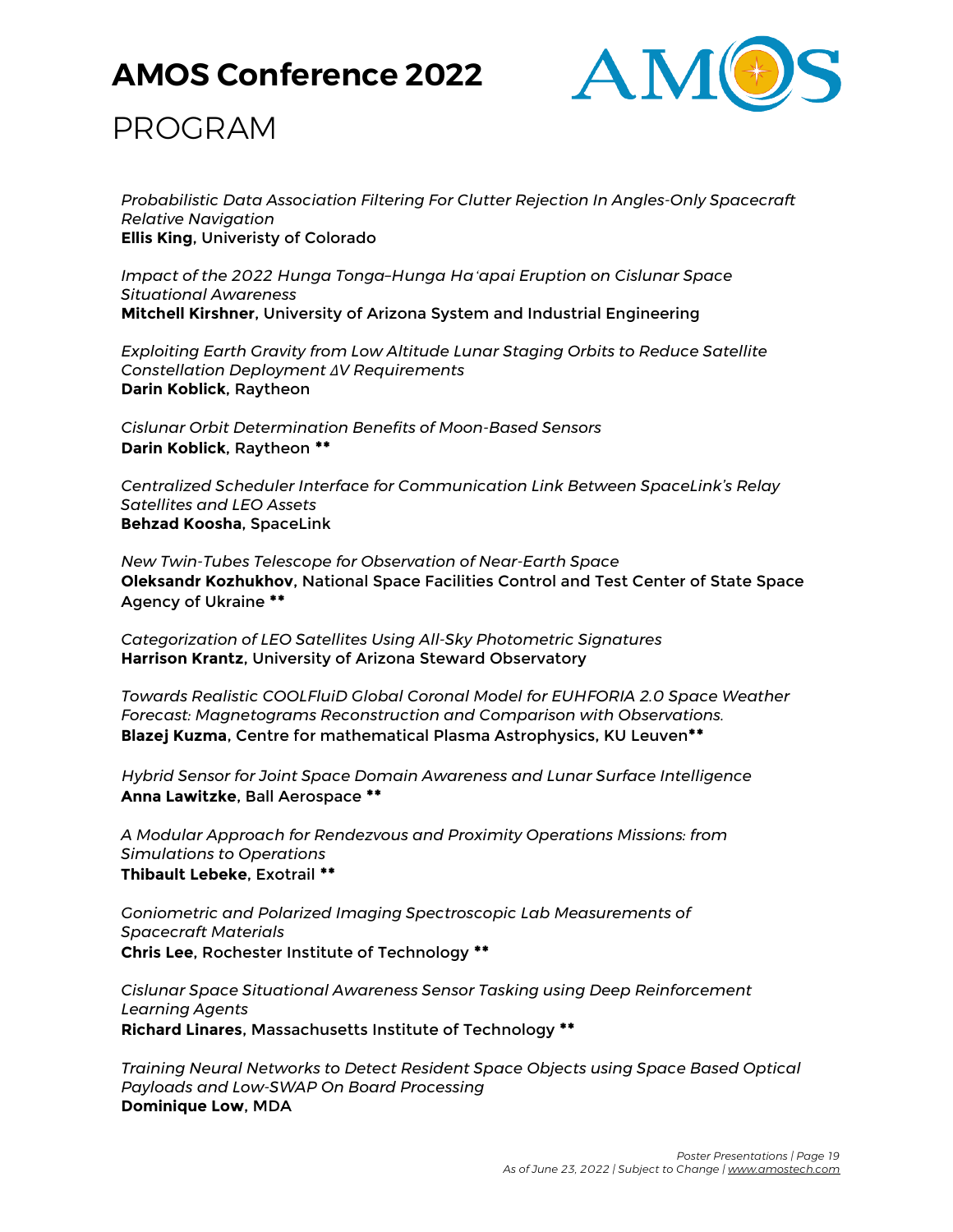

## PROGRAM

*xGEO Space Domain Awareness: Parametrization and Characterization of Cislunar Space* **Pablo Machuca Varela**, UC San Diego

*The Experiment for Space Radiation Analysis (ESRA): Technology Maturation of Next Generation Charged Particle Detectors in GTO* **Carlos Maldonado**, Los Alamos National Laboratory

*Analysis of Photometric Signatures of DTV-10/12 Collected 8 Years Apart* **Adam Masters**, US Air Force Academy

*Efficient High-fidelity Propagation and Visualization for Large Numbers of RSOs* **Bill McClintock**, Stratagem Group **\*\***

*A Map of the Statistical Collision Risk in LEO* **Darren McKnight**, LeoLabs**\*\***

*Autonomous Telescope Acquisition and Tracking using Deep Reinforcement Learning* **Ian McQuaid**, U.S. Air Force **\*\***

*Novel Image Alignment Technique for Extraction of Astrometry and Photometry from Small Field of View Astronomical Sensors* **Calum Meredith**, Defence Science and Technology Laboratory **\*\***

*Assessment of Onboard Processing Algorithms for Cislunar Space Domain Awareness* **Kyle Merry**, Sandia National Labs**\*\***

*Widely-Spaced Large Reflector Transmit Arraying for Space Surveillance* **Kathleen Minear**, Specialized Arrays Inc

*Trending and Analysis of Payload vs. All Low Earth Conjunction Data Messages below 1,000km, from 2016 through 2021* **Daniel Moomey**, U.S. Space Force

*Toward a Paradigm for Protecting Earth's Orbital Environment: Problems, Solutions, and Regulations* **Charles Mudd**, Mudd Law

*Bullseye: A Leakproof Search Strategy for Space Domain Awareness* **Daniel Mulligan**, Science Applications International Corporation **\*\***

*Observations of Small Debris from the Cosmos 1408 Anti-Satellite Test using the HUSIR and Goldstone Radars* **James Murray**, Jacobs

*Bi-static Radar Interferometric Localization of MEO and GEO Space Debris using Australia Telescope Compact Array* **Hamed Nosrati**, Space & Astronomy CSIRO Australia

*Multi-Phenomenology Characterization of Space Objects Using Reinforcement Learning* **Jorge O'farrill**, MTSI**\*\***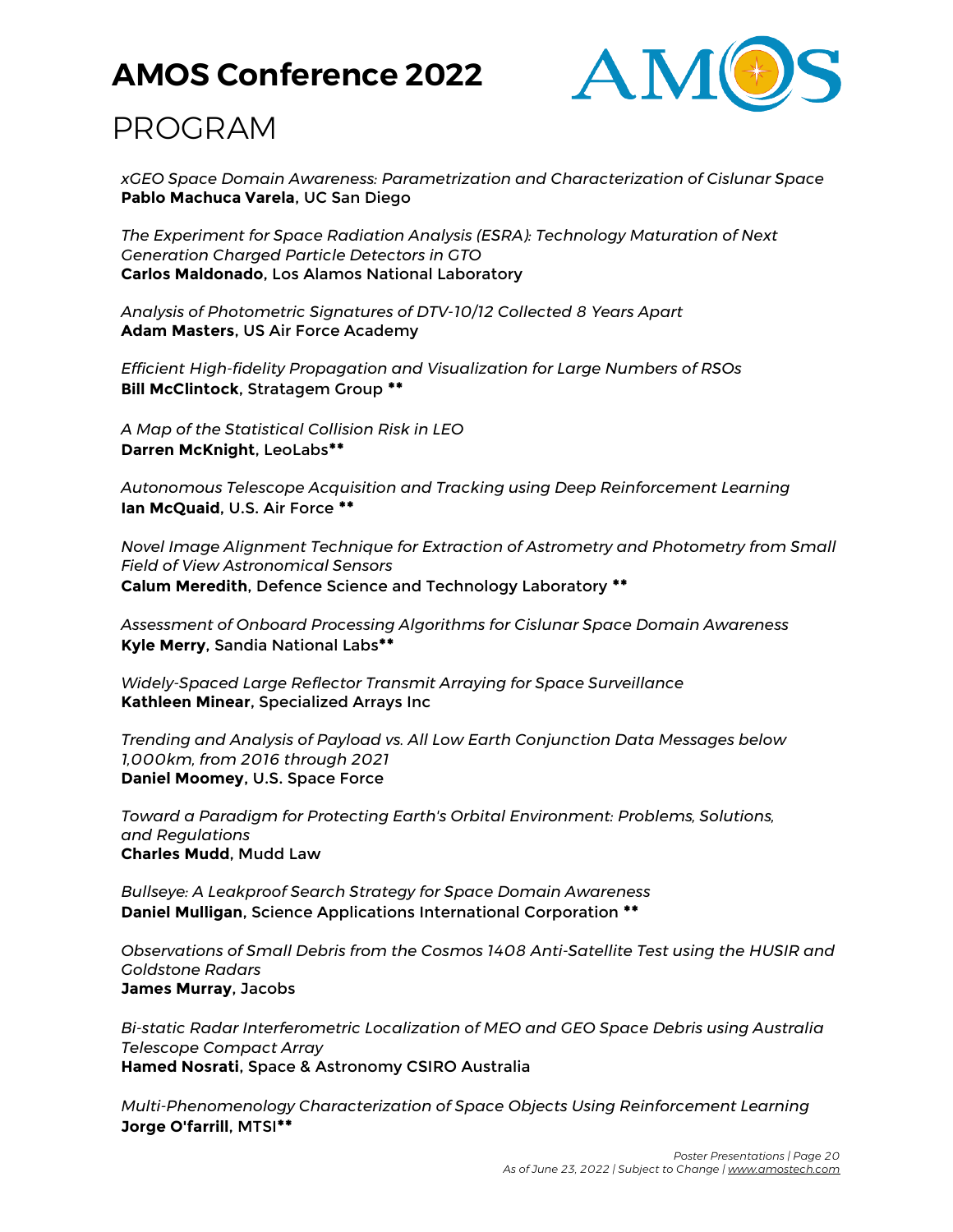

### PROGRAM

*A Novel Analytical Method to Determine Future Close Approaches between Satellites* **Austin Ogle**, Fulbright Grant

*Comparison of predicted and observed spacecraft encounters from Russian ASAT test* **Daniel Oltrogge**, COMSPOC**\*\***

*Anthropogenic Change Detection On and Close to the Moon for Space Domain Awareness* **David Osterman**, Ball Aerospace

*Assessing Passive Radar for LEO SSA* **James Palmer**, Silentium Defence **\*\***

*Early Identification and Tracking of Fragments from Break-up Events* **Alejandro Pastor**, GMV**\*\***

*DRAGON Army: An Innovation Pipeline for Space Operations* **Rishi Patel**, United States Air Force **\*\***

*A Survey on Identification of Faults Occurring in Satellites* **Linesh Patil**, Shah & Anchor Kutchhi Engineering College

*Measurements and Interpretation of Near-IR Spectra of Satellites* **Eric Pearce**, University of Arizona Steward Observatory

*Characterization of Viewing Geometry of a Noncooperative Maneuvering Satellite* **Dylan Penn**, Virginia Tech

*A Software Defined Radio Based Method for Accurate Frequency Estimation for Real-time Passive RF Space Domain Awareness.* **Edwin Peters**, University of New South Wales **\*\***

*Extraction of Light Curves from Passive Observations During Survey Campaign in LEO, MEO and GEO Regions* **Alexis Petit**, Share My Space

*Inferring Space Object Direction Vectors using Spectral Imaging and Deep Convolutional Networks* **Matthew Phelps**, USSF SSC/ECZGA**\*\***

*Prototype Infrastructure for Autonomous On-board Conjunction Assessment and Collision Avoidance* **Austin Probe**, Emergent Space Technologies**\*\***

*Daytime Resolved Imaging of Space Objects from Ground Stations* **Marine Pyanet**, ArianeGroup

*Use of a Commercial GEO Servicing Vehicle for Space Domain Awareness Data Collection*

**Matt Pyrak**, Northrop Grumman **\*\***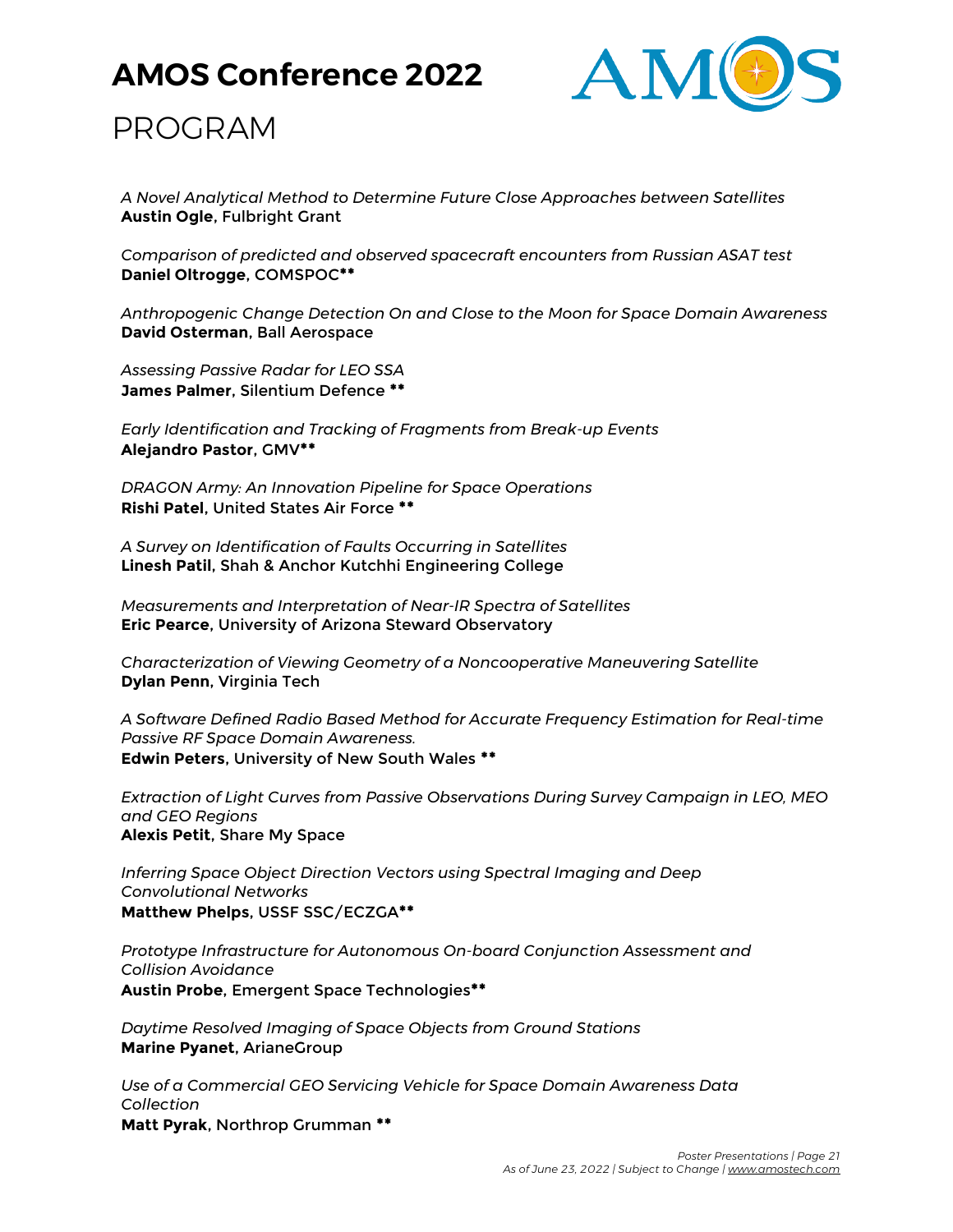

### PROGRAM

*Statistical Analysis of the Population of Satellites and Space Debris from Astronomical Images* **Elisabeth Rachith**, EPFL **\*\***

*XGEO Collection Methods Using New Satellite Observing Techniques on the James Webb Space Telescope* **Kaitlyn Raub**, MITRE **\*\***

*Spectral Calibration of the Flacon Telescope Network and Resulting Spectral Signatures of GEO Satellites* **Ted Reed**, US Air Force Academy

*Sharing Operational Risk Information in the Space Domain to Facilitate Norms Development and Compliance Monitoring* **Harvey Reed**, MITRE

*Reducing Decision Time for on-orbit Operations with Virtualized Ground Stations and Machine Learning* **Carmen Reglero Andres**, Amazon Web Services

*Large-Scale Space Object Tracking in a Proliferated LEO Scenario* **Benjamin Reifler**, The University of Texas at Austin

*Using LSAS's UMA Terminal for Extension and Automation of Traditional Methods of Orbit Determination, for Faster, More Accurate and Lower Risk Orbit Estimation for Applications in SDA* **Alexander Ridgeway**, AGI, An Ansys Company **\*\***

*Automated Satellite Track Detection and On-sky Position Extraction Pipeline for Wide Field of View Surveys* **Willem Rood**, Delft University of Technology

*Using Phased Array Ground-Antennas Providing Multiple Simultaneous Contacts and Concurrent Space Survey* **Chris Rose**, Viasat - Antenna Systems

*Limits to the Detection of Faint Spacecraft when a very Bright Object is in the FOV* **Michael Shao**, JPL**\*\***

*High-precision Astrometric Measurements of Calibration Satellites* **Jovan Skuljan**, Defence Technology Agency **\*\***

*Scattering of High Frequency Waves in the Presence of Whistler Wave Turbulence in the Ionosphere* **Vladimir Sotnikov**, AFRL **\*\***

*Conjunction Risks Facing Large Constellations and Risk Refinement through BEACON* **Jason Stauch**, Slingshot Aerospace **\*\***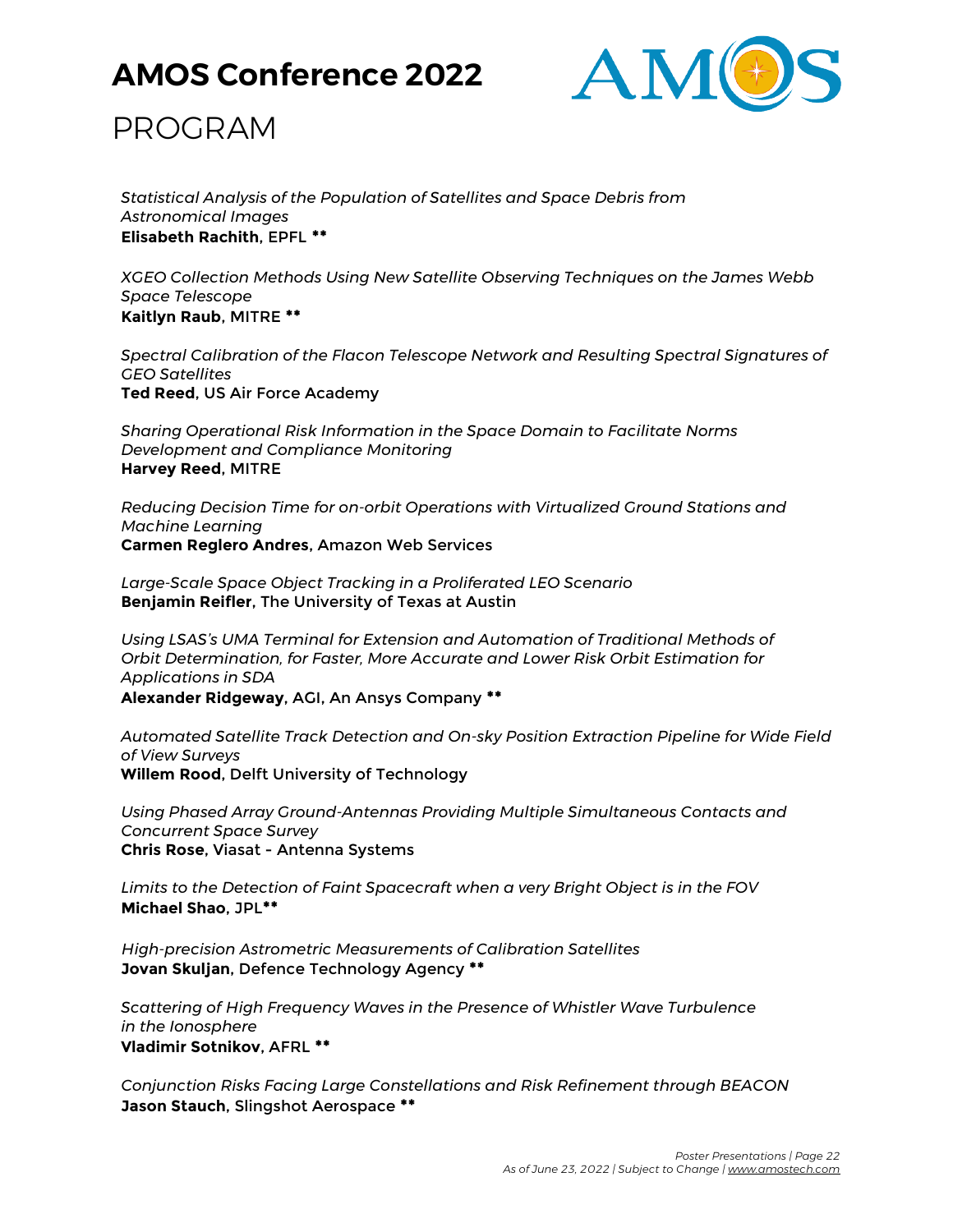

## PROGRAM

*Mirror Recoating of Large Primary Optics* **Zachary Stein**, The Boeing Company**\*\***

*Towards Graph-Based Machine Learning For Conjunction Assessment* **Emma Stevenson**, Universidad Politécnica de Madrid **\*\***

*Covariance Realism for LeoLabs' Orbit Determination Algorithm Leveraging ILRS and other LeoLabs Catalogued Targets* **Matthew Stevenson**, LeoLabs**\*\***

*Cislunar SSA/SDA Data Communication Autonomous Distributed Scheduling* **Richard Stottler**, Stottler Henke Associates, Inc.

*On-board, Autonomous, Hybrid Spacecraft Subsystem Fault and Anomaly Detection, Diagnosis, Root Cause Determination, and Recovery* **Richard Stottler**, Stottler Henke Associates, Inc. **\*\***

*Co-phasing a Distributed Aperture Telescope via Deep Convolutional Neural Networks* **Ryan Swindle**, Odyssey Systems

*The Next Generation Planetary Radar System on the Green Bank Telescope* **Patrick Taylor**, National Radio Astronomy Observatory, Green Bank Observatory **\*\***

*On-sky Validation of Simultaneous Satellite ID and Classification via Deep Convolutional Neural Networks* **Peter Thomas**, KBR, Inc.

*Utilization of Space-Based TDoA and FDoA for Cislunar Orbit Determination* **Michael Thompson**, Advanced Space**\*\***

*NEOSSat Canadian Satellite Tasking List: Maintaining Orbit Custody with a Single Space-Based Sensor*

**Stefan Thorsteinson**, Defence Research and Development Canada**\*\***

*Improvements to HASDM in Support of Space Traffic Management* **W. Kent Tobiska**, Space Environment Technologies

*Ensemble Machine Learning (ML) Models for Data Association and Maneuver Classification of Resident Space Objects (RSO's)* **Triet Tran**, Cornerstone Consulting, LLC

*An Effective Machine Learning Approach To Detect Satellite Signals Over A Wide Band Capture In Passive RF Space Domain Awareness* **Kriti Tripathi**, Clearbox Systems**\*\***

*Sharing Operationally Relevant Space Cyber Information* **Nick Tsamis**, The MITRE Corporation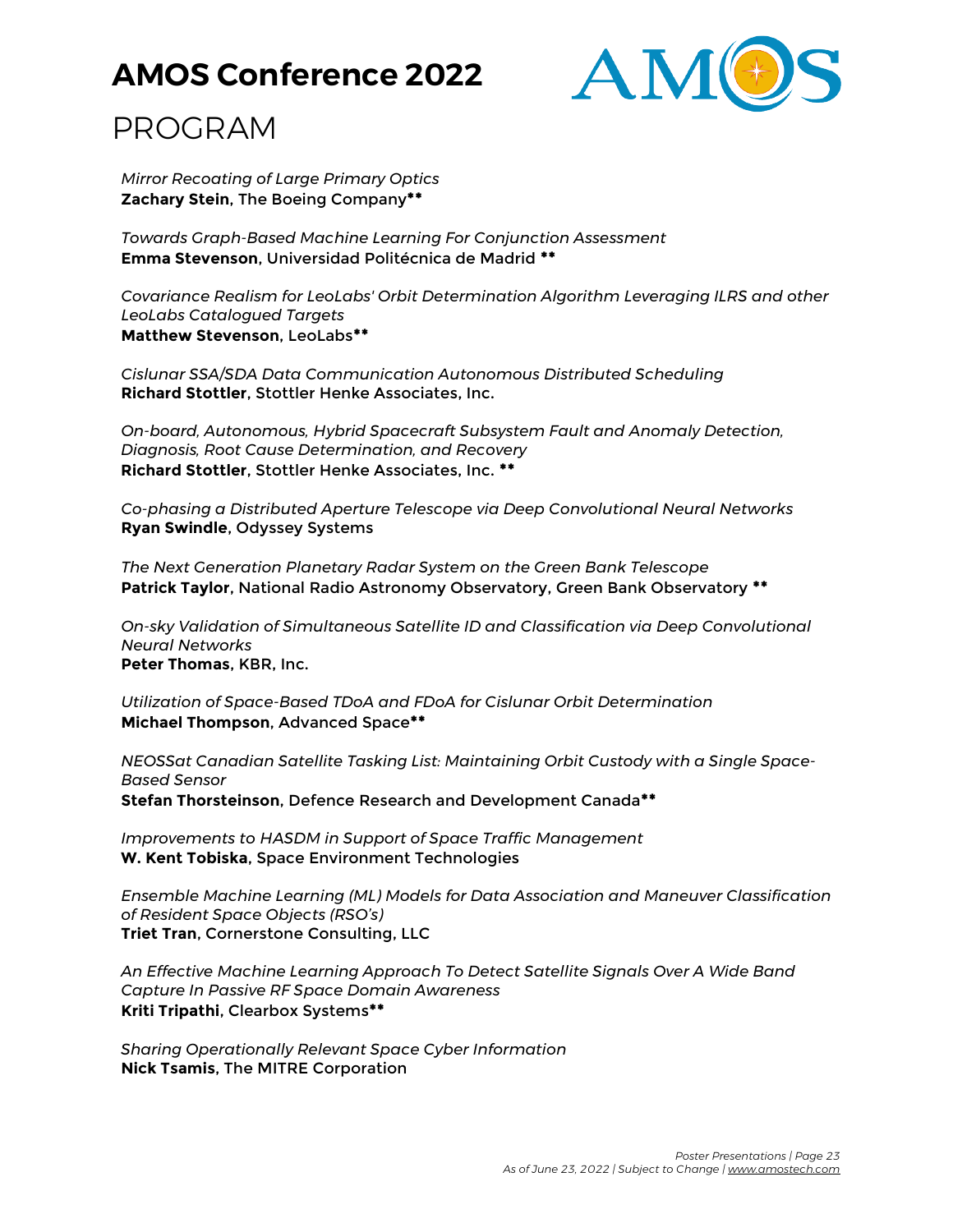

## PROGRAM

*System Approach to Analyse the Performance of current and future EU Space Surveillance and Tracking system at Service Provision level* **Igone Urdampilleta**, CDTI**\*\***

*SpeckleNet: Learned Speckle Interferometry Exploitation* **Andrew Vanden Berg**, AFRL/RDSM **\*\***

*Understanding Non-Resolved Space Object Signatures for Space Domain Awareness* **Miguel Velez-Reyes**, The University of Texas at El Paso

*Exploring a New Class of Bright, Ultra-fast, Glints from Resident Space Objects* **W. Thomas Vestrand**, Los Alamos National Laboratory **\*\***

*Design and Test of Optical Surveillance Strategies for EU-SST Network Performances Studies* **Sebastien Vourc'h**, ArianeGroup

*SSA Technology Development Status for LEO Observations at the German Aerospace Center (DLR)* **Gerd Wagner**, German Aerospace Center (DLR), Institute of Technical Physics **\*\***

*Analysis of detection trade-offs in event-based sensors for space situational awareness.* **Vicente Westerhout**, Pontificia Universidad Católica de Valparaíso**\*\***

*Cislunar Maneuver Detection and Classification* **Charles J. Wetterer**, KBR/Pacific Defense Solutions **\*\***

*Deep-space Object Detection in Persistent Wide Field of View Camera Arrays* **Brian Williams**, Slingshot Aerospace

*Comparison between Cislunar Periodic Orbits and L1/L2 Halo Orbits for Near Rectilinear Halo Orbit Surveillance* **Adam Wilmer**, Air Force Institute of Technology

*Uncontrolled Rocket Reentries Create Unacceptable Risks* **Ewan Wright**, The University of British Columbia**\*\***

*Low-Orbit, High Stakes: Winning the LEO Broadband Competition* **Makena Young**, Center for Strategic and International Studies **\*\***

*Practical Applications of a Multi-agent Trust Framework for Fusing Subjective Opinions with Imperfect Understanding in Space Domain Awareness* **Waqar Zaidi**, L3Harris**\*\***

*Assessing Performance Characteristics of the SGP4-XP Propagation Algorithm* **Mitchell Zielinski**, a.i. solutions, Inc.

*Let's Find Eagle: Cislunar Space Domain Awareness Meets Archeoastronomy* **Peter Zimmer**, J.T. McGraw and Associates, LLC (JTMA)